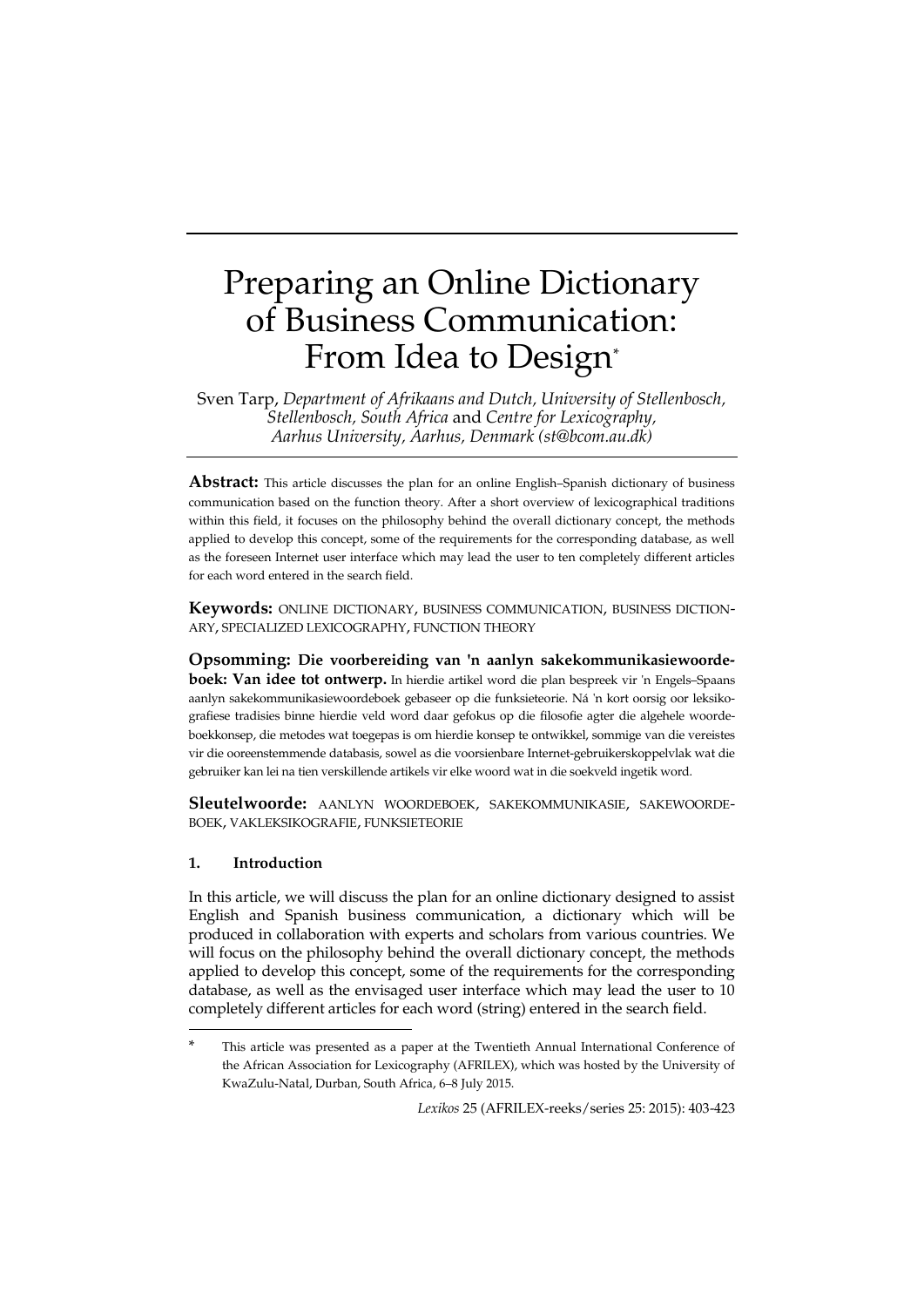The dictionary project is based on the functional principle combined with the option to individualize, and is inspired by the experience obtained from a similar project including four printed bilingual dictionaries between Danish, on the one hand, and English and Spanish. Before explaining the project in further details, we will give a brief overview of the history of business dictionaries involving English and Spanish.

## **2. Lexicographical overview**

In the European context, there is a several hundred years' old tradition of compiling dictionaries related to the broad field of business and economics, cf. Besomi (2011). Among the early dictionaries are those produced by Savary des Bruslons (1723), Postlethwayt (1751–55), Rolt (1756) and Mortimer (1766) in the 18th century. These dictionaries were generally designed to transmit knowledge about trade and commerce and explain the many terms related to these activities, cf. Tarp and Bothma (2013: 224). This purpose was also the main idea behind Virio's *Collección alfabética* of British duties, tariffs, law extracts, mandates, regulations and rulings, published in Madrid in 1792, cf. Astigarraga and Zabalza (2007: 36-38).

Although trade and commerce between the European countries — and overseas — developed relatively fast in the 18th century (a fact reflected in the above mentioned dictionaries), it was not until the 19th century that the first dictionaries designed to assist interlingual communication saw the light. Strangely enough, from their very appearance these communicative dictionaries seem to have developed along a separate line "with no or only little interconnection" to the increasing number of cognitive dictionaries designed to transmit knowledge about business and economics, cf. Tarp (2015a: 188).

Among the first known dictionaries designed to assist business communication between the two languages in question is Veitelle's trilingual English– Spanish–French *Mercantile Dictionary* from 1864, which, according to the subtitle, includes "a Complete Vocabulary of the Technicalities of Commercial Correspondence, Names of Articles of Trade, and Marine Terms". An extract from this dictionary where the three languages are treated in separate columns can be seen in Figure 1.

abandonner; délaisser. abandonar; dejar. Abandon. abandono, m.; dejacion, f. Abandonment. délaissement, m. réduction; remise, f. rebaja; reduccion, f. Abatement. sufrir las consecuencias. Abide the consequences. subir les conséquences. á bordo. Aboard. a bord. About. environ. cerca de. to go about (naut.). virer de bord. virar de bordo. exrait; relevé, m. extracto; resúmen, m.<br>extracto de cuenta de Abstract. - of account sales. relevé de compte de vente. venta. absinthe, f. agenjo, m. Absynth. Abundant (rice is). les riz sont abondants. abunda el arroz.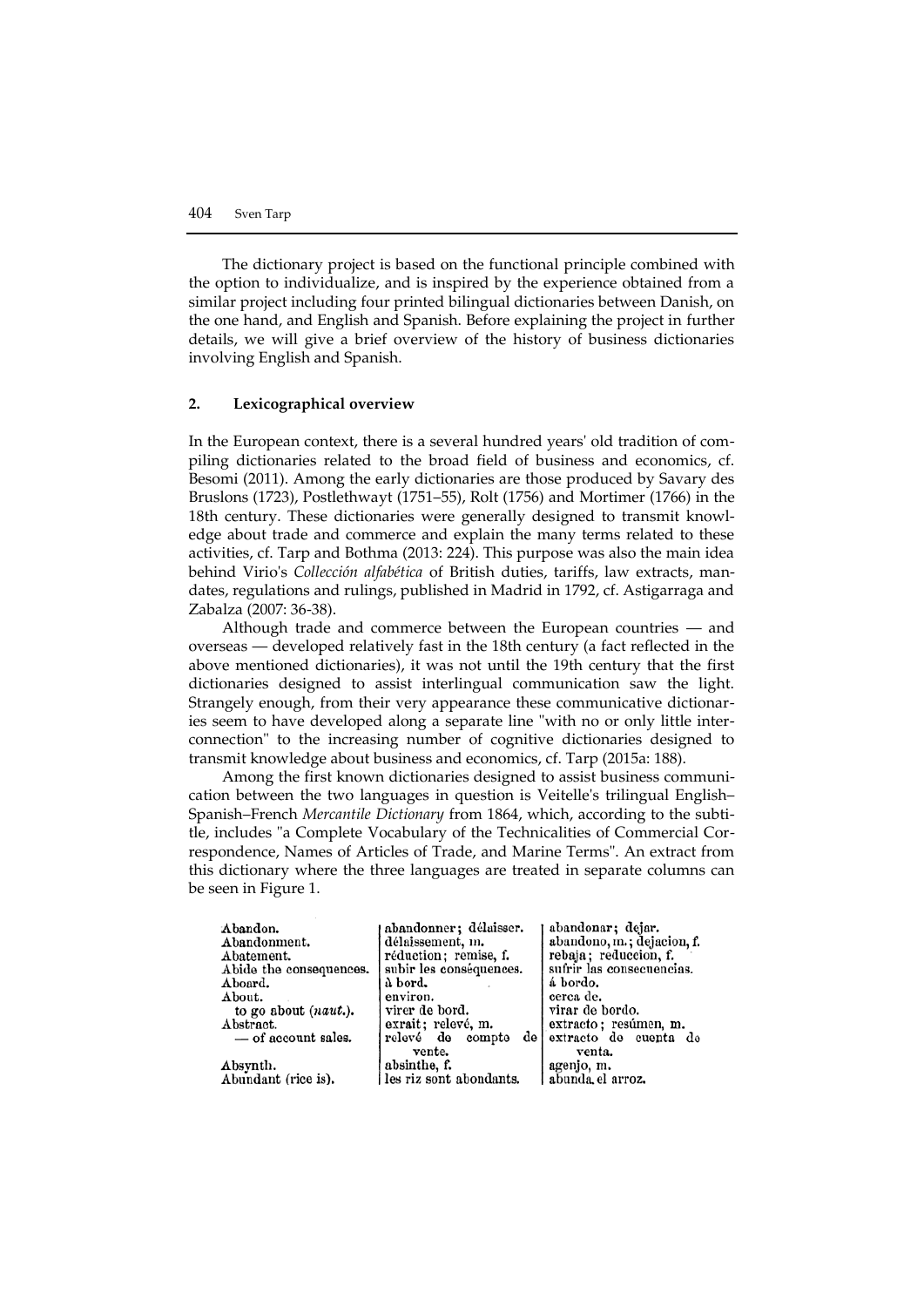| Accept.<br>Acceptance.<br>general -<br>$partial$ —.<br>$absolute -$ .<br>$-$ in blank. | accepter.<br>acceptation, f.<br>acceptation totale.<br>acceptation partielle.<br>acceptation pure et simple   aceptacion pura y simple.<br>acceptation à découvert; aceptacion à descubierto;<br>en blanc. | aceptar.<br>aceptacion, f.<br>aceptacion total.<br>aceptacion parcial.<br>en blanco. |
|----------------------------------------------------------------------------------------|------------------------------------------------------------------------------------------------------------------------------------------------------------------------------------------------------------|--------------------------------------------------------------------------------------|
|                                                                                        |                                                                                                                                                                                                            |                                                                                      |

**Figure 1:** Extract from the trilingual Mercantile Dictionary (1864)

Another early plurilingual business dictionary to be mentioned here is Graham and Oliver's *The Foreign Traders' Dictionary of Terms and Phrases in English, German, French, and Spanish*, published by MacMillan in 1906. As can be seen in Figure 2, the four languages treated in this dictionary are also presented in separate columns which cover two opposite pages here.

| Trade, commerce, business<br>barter<br>exchange, interchange<br>traffic<br>monopoly                                                        | Der Handel, das Geschäft<br>der Tauschhandel<br>der Austausch, Tauschhandel<br>der Handelsverkehr, der Handel<br>das Monopol                                                       | Le commerce, les affaires (f.pl.)<br>le commerce d'échange, le troc<br>l'échange (m.), le troc<br>le trafic<br>le monopole                                                                    | El comercio, los negocios<br>la permuta, el trueque<br>el trueque, el cambio<br>el tráfico<br>el monopolio                                                                              |
|--------------------------------------------------------------------------------------------------------------------------------------------|------------------------------------------------------------------------------------------------------------------------------------------------------------------------------------|-----------------------------------------------------------------------------------------------------------------------------------------------------------------------------------------------|-----------------------------------------------------------------------------------------------------------------------------------------------------------------------------------------|
| Home trade<br>foreign trade<br>import trade<br>export trade<br>carrying [shipping] trade<br>transit [transhipment] trade<br>coasting trade | Der inländische Handel, Binnen-<br>der ausländische Handel<br>[hande]<br>der Einfuhrhandel<br>der Ausfuhrhandel<br>das Rhederei-Geschäft<br>der Transitverkehr<br>der Küstenhandel | Le commerce (à l') intérieur<br>le commerce (à l') étranger<br>le commerce d'importation<br>lo commerce d'exportation<br>les affaires (f.) maritimes<br>le commerce de transit<br>le cabotage | El comercio interior [del país]<br>el comercio exterior<br>el comercio de importación<br>el comercio de exportación<br>los negocios marítimos<br>el comercio de tránsito<br>el cabotaje |
| Wholesale trade<br>retail trade                                                                                                            | Der Grosshandel, das Engrosge-<br>schäft<br>der Kleinhandel, das Detailgeschäft                                                                                                    | Le commerce de [en] gros<br>le commerce de [en] détail                                                                                                                                        | El comercio al por mayor<br>el comorcio al por menor                                                                                                                                    |

**Figure 2:** Extract from the quadrilingual *The Foreign Traders' Dictionary* (1906)

Figures 1 and 2 clearly indicate that the lexicographical content and architecture of the first interlingual business dictionaries were rather simple compared to modern standards. Since then various business dictionaries have been published covering both English and Spanish, most of them now bilingual. Noteworthy in this respect is López and Watt's bilingual *Oxford Business Spanish Dictionary*, published by Oxford University Press in 2002 and now only available online. Figure 3 shows an article from the Spanish–English part of the printed version of this dictionary:

**cerrar 1** *vt* (tienda, negocio) close; (definitivamente) close down; (salida) seal off; **~ un acuerdo** close a deal; **~ una posición** close a position; **~ un trato** make a deal; **~ una venta** complete *o* close a sale **2** *vi* close down

## **Figure 3:** Article from the *Oxford Business Spanish Dictionary*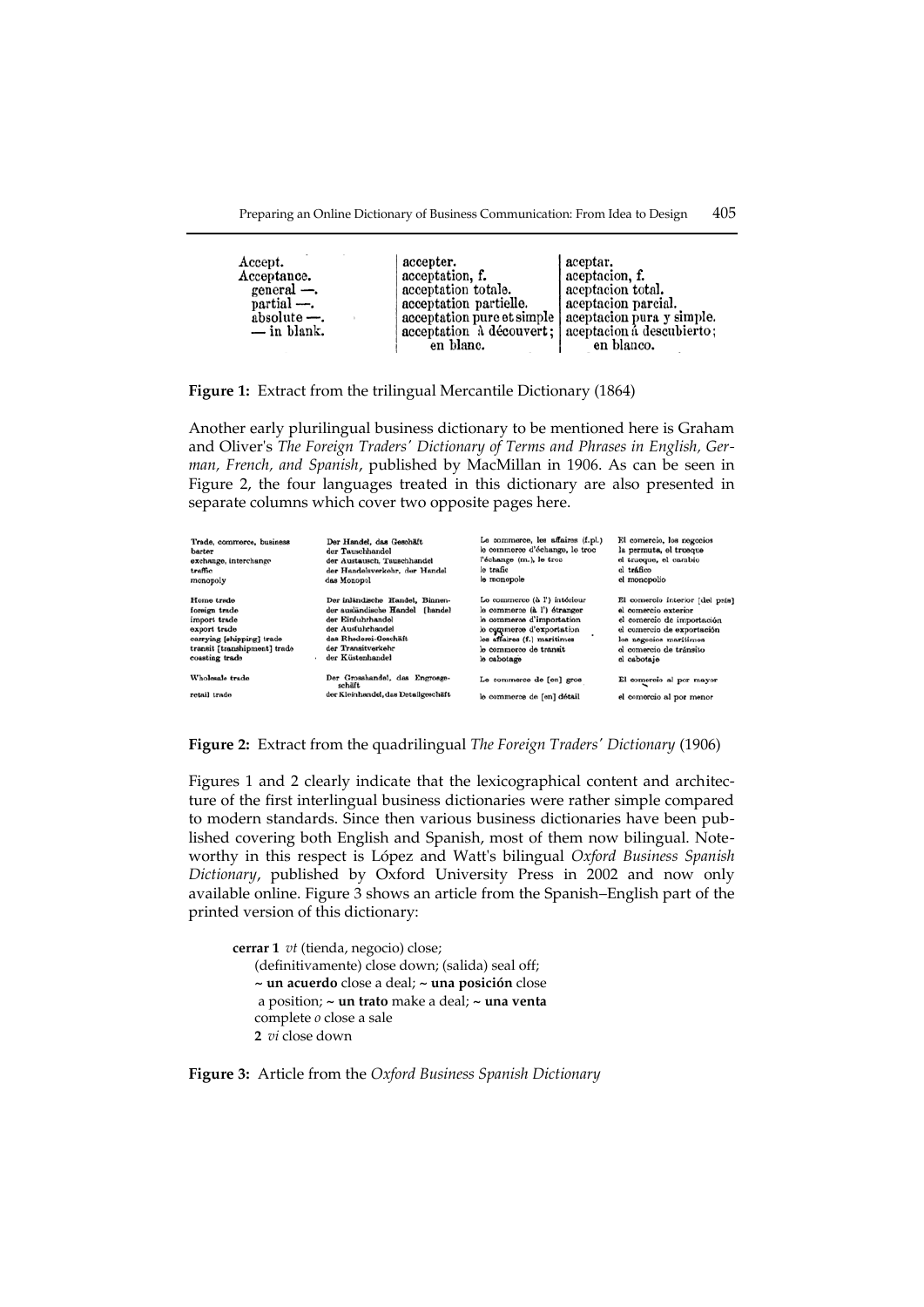This article reflects the lexicographical development that has taken place since the dictionaries compiled by Veitelle (1864) and Graham and Oliver (1904). Especially useful is the provision of meaning discrimination allowing the users to select the needed equivalent among the ones proposed. However, based on the experience from students' use of a similar Spanish–Danish business dictionary, the syntactic data (*vt* and *vi*), even if written in full form, is probably too abstract to understand for many users without background in linguistics. A more user-friendly solution would therefore have been that these data were exemplified and explained in greater details as the words' syntactic properties constitute one of the main challenges in the redaction of foreign-language texts.

Today the *Oxford Business Spanish Dictionary* is only available for subscribers on the Internet. Here it competes with a growing number of free-access business dictionaries, many of which reflect the same poor article architecture employed in the first printed dictionaries more than hundred years ago. One such example is Andy D. Miles' *Business English to Spanish Glossary* which, according to the webpage, contains 10,000 lemmata. An extract from this online dictionary can be seen in Figure 4.

| bill                | (1) s. billete (2) s. factura, cuenta (3) s.<br>pagaré, letra, libranza (4) s. anteproyecto<br>de ley (5) v. facturar, cobrar. |
|---------------------|--------------------------------------------------------------------------------------------------------------------------------|
| bill book           | libreta de facturas, talonario de facturas,<br>facturero (Arg.).                                                               |
| bill broker         | corredor de letras, casa de descuento de<br>letras.                                                                            |
| bill diary          | registro de letras, libro diario de letras.                                                                                    |
| bill for collection | (1) factura a cobrar (2) letra a cobrar,<br>pagaré a cobrar.                                                                   |
| bill market         | mercado de letras.                                                                                                             |
| bill of debit       | pagaré.                                                                                                                        |

## **Figure 4:** Extract from *A-D. Miles' Business English to Spanish Glossary*

What strikes the eye here is that the dictionary does not offer meaning discrimination and thus creates a new and completely unnecessary problem for the user. Neither does it provide data on gender, inflection, syntactic properties or collocations, all of them data that are absolutely necessary to assist an English first-language speaker translating or producing a correct business text in Spanish. This dictionary is emblematic and typical for a large number of specialized dictionaries that are now freely available on the Internet and compiled by people who may or may not be specialists within their respective fields, but who don't seem to have the lexicographical background needed to produce dictionaries of a quality required by the users in the 21st century, cf. Caruso (2011).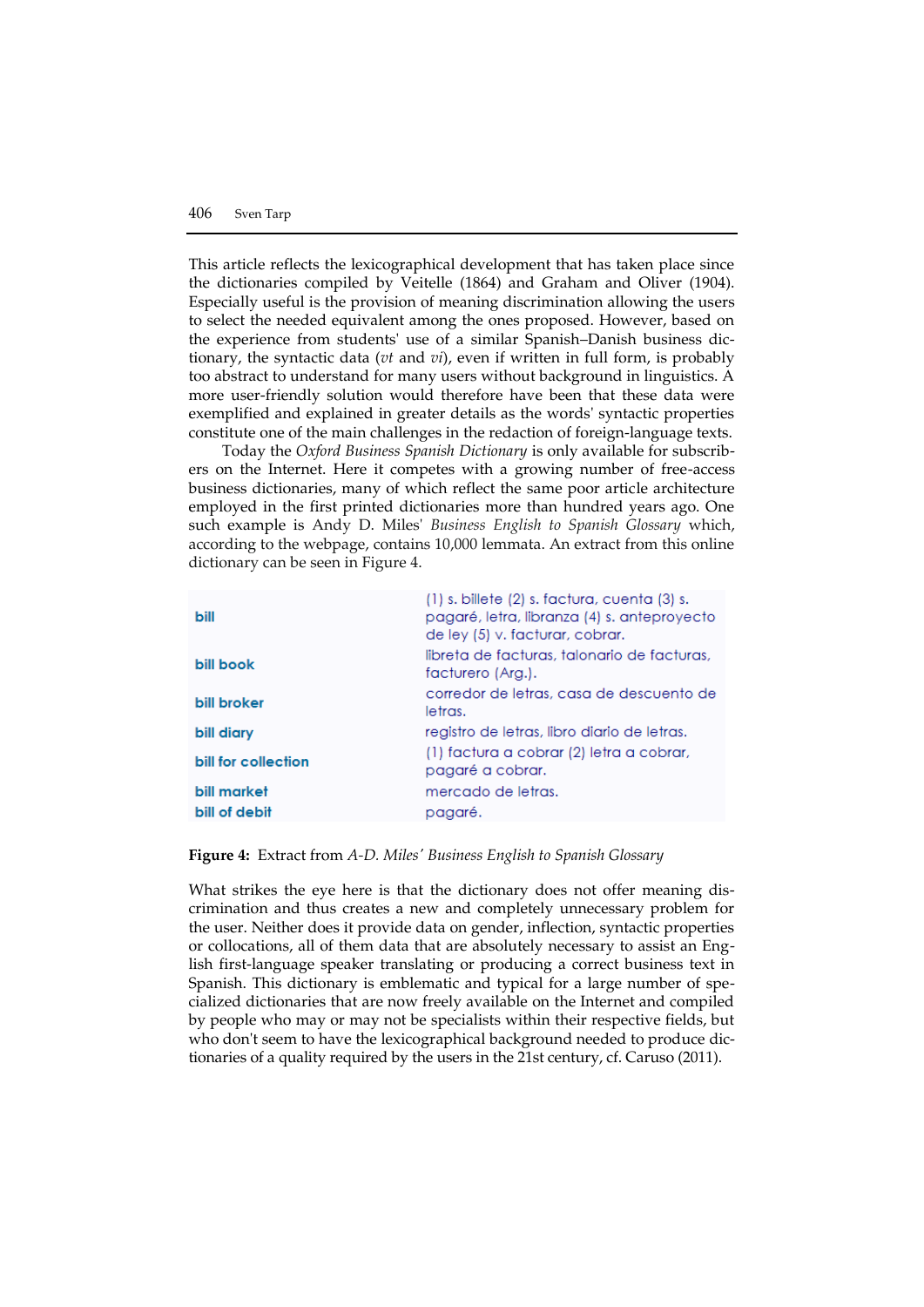To finish the picture, it should be mentioned that there also are a number of monolingual dictionaries designed to assist reception and production of business texts. One example of this is the *Cambridge Business English Dictionary* which is available both in a printed version and online. According to the advertising, this dictionary "has over 35,000 words, phrases, and meanings, and includes business-specific vocabulary" as well as "help with how to use English naturally in business situations like meetings, conference calls, and emails". However, this and other monolingual business dictionaries will not be discussed here.

# **3. Motivation**

Various facts indicate the need for a new online dictionary for business and other types of professional communication between English and Spanish:

- In a still more internationalized world there is a growing demand for a high-quality dictionary within this field.
- English and Spanish are among the three most spoken languages in the world and used as official languages in more countries than any other language.
- Only part of the required lexicographical information can be retrieved from general dictionaries in the two languages.
- The many specialized dictionaries designed to provide knowledge about disciplines relevant to this field do, as a rule, not cater for their users' communicative needs.
- Most of the existing online dictionaries designed to assist English and Spanish business communication are of very low lexicographical quality.
- None of the existing online dictionaries have completely adapted to the Internet and made full use of the new technologies and techniques available to deliver a more personalized lexicographical product.

With this in mind, the author of this article was contacted by a publishing house with a view to preparing a project for an online English–Spanish business dictionary. The project is inspired by the experience obtained from a similar project including four printed bilingual dictionaries between Danish, on the one hand, and English and Spanish, on the other, as well as the experience from more than 25 years of teaching foreign-language business communication. However, although inspired by past experience, the new dictionary concept has to be adapted to the Internet and make use of the new technologies and techniques, and therefore needs to be designed from scratch. The main features of the new concept will be presented in the following sections.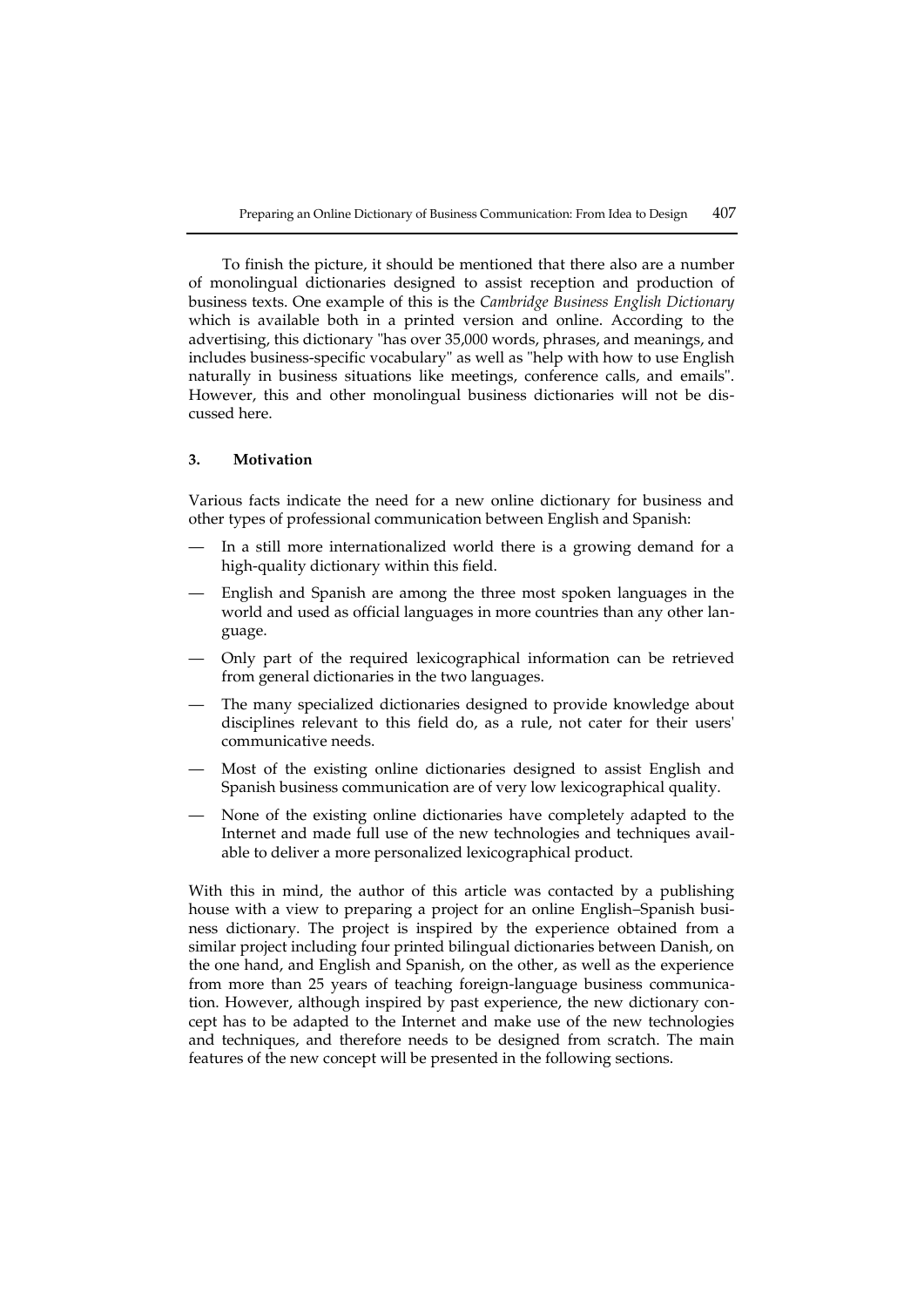# **4. Subject field and foreseen user group**

Business communication is an amorphous field and, as such, very difficult to delimit lexicographically. This is reflected in the fact that existing business dictionaries contain lemma stocks that vary greatly, much more than can be explained by "normal" competition. It seems that each author has his or her own idea of how the field should be embraced. In this respect, the project will be based on the experience accumulated at the Aarhus School of Business where interlingual business communication has been taught as an academic discipline for more than half a century. Here, the field or "discipline" of business communication is traditionally understood as divided into several genres like mailing, sales letters, enquiries, offers, orders, deliveries, payments, complaints, etc. To this can also be added more recent web-based "about us" texts like company history, visions, mission and corporate social responsibility.

All these genres have their own special vocabulary, characteristics and features which may vary from "daily" language in terms of technicality, formality and requirements to politeness. The corresponding texts may include terms related to any product or business matter, e.g. those Veitelle (1864) called "Names of Articles of Trade" (see above). Such terms can obviously not be incorporated into a modern dictionary focussing on business communication as each of them may appear only in very few texts, whereas they, in their totality, can be counted in tens of thousands, if not more. The tradition from past centuries of lemmatizing the names of the products that are traded cannot be maintained in today's industrial consumer society. However, the above-mentioned texts also contain a large number of frequently used terms related to technicalities such as packaging, transport, payment, banking, insurance, sponsoring, contracts, legal matters, advertising, etc. These terms have to be treated in a dictionary of business communication.

As such, the planned dictionary will cover a specific vocabulary somewhere in the grey zone between general and specialized language as it has been defined by Fuertes-Olivera and Tarp (2014: 7). On the one hand, it will contain frequently used specialized terms belonging to various relevant disciplines, and on the other hand, it will include general-language words and expressions frequently employed in business communication, sometimes with a specific usage.

The main purpose of the dictionary is to assist business people, secretaries, civil servants, translators, students and other possible users who engage in business and other types of professional foreign-language communication in Spanish and English. This group of envisaged users, which is basically composed of first-language speakers of English and Spanish, is very heterogeneous and may have different lexicographical needs that should be catered for in the dictionary design.

# **5. Basic philosophy and main functions**

Taking into account the heterogeneous user group described in the previous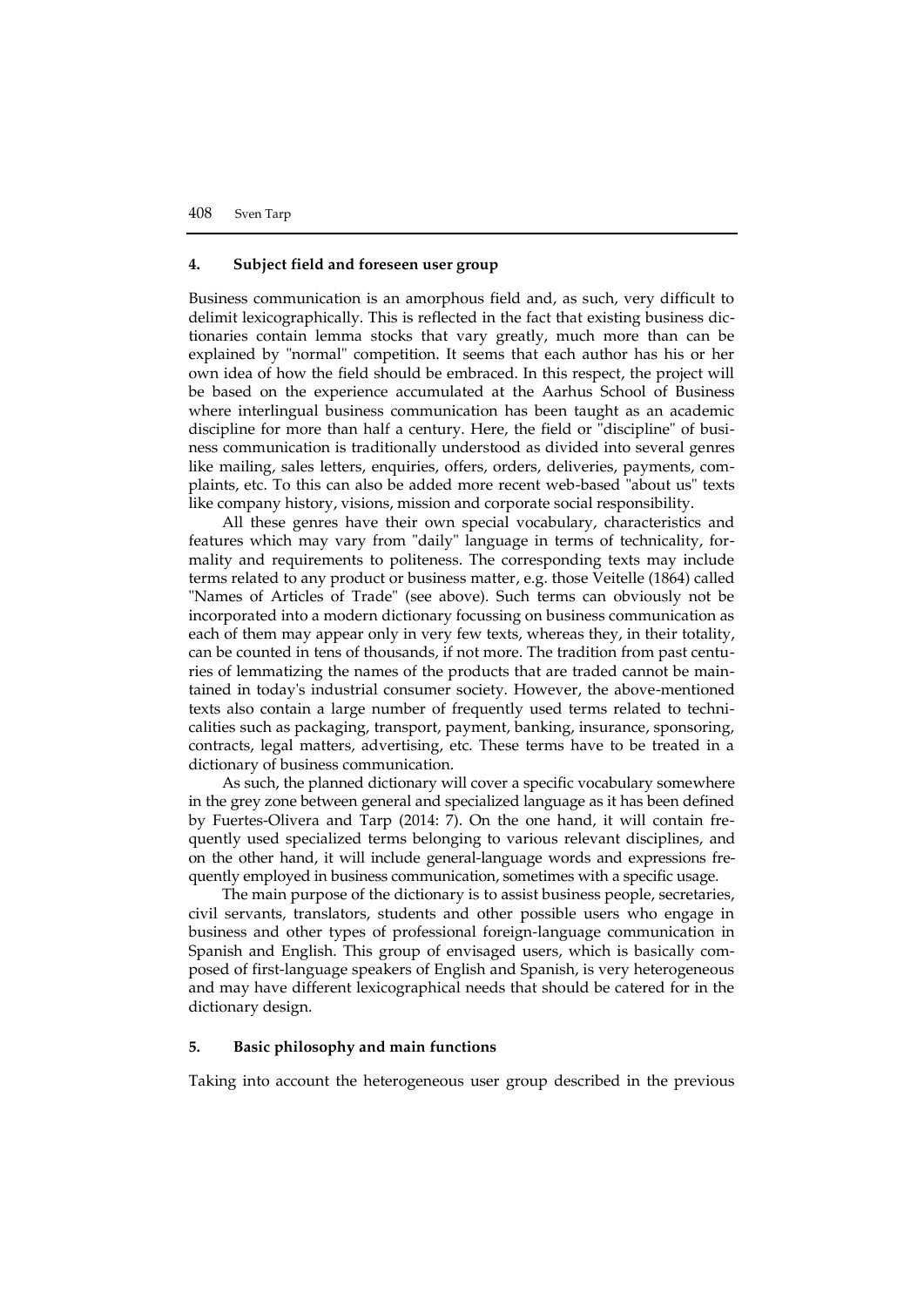section, the dictionary project is based on the functional principle combined with the option to individualize, i.e. a lexicographical Model T Ford taking the first modest steps towards a future Rolls Royce according to the classification proposed by Fuertes-Olivera and Tarp (2014: 16).

Today, the main relevant user situation is the production of business texts directly in the foreign language or based upon an outline in the source language (mostly done by secretaries). Direct translation of this type of text is mainly restricted to the education system, but as students are also part of the foreseen user group, the support to both foreign-language (L2) text production and L1–L2 translation make up the two main functions of the planned dictionary. Lexicographically, these two functions require very similar treatment. However, as the corresponding data, with only a few additions, may also serve L2 text-reception, L2–L1 translation and L1 text-production, these functions will also be covered by the project, although considered of secondary importance. Taking into account that the user group is composed of first-language speakers of both English and Spanish, it adds up to a totality of 10 lexicographical functions expressed in a combination of monolingual and bilingual lexicographical solutions.

The basic philosophy underpinning the project is that the traditional bilingual dictionary which contrasts two different languages is inconvenient. This kind of dictionary usually provides too little data to fully assist the users in foreign-language text production. And if it does furnish the needed data, the inevitable result would be that many articles would be filled with too much data, thus creating a new problem for its users, namely information stress due to data overload.

With this in mind, the planned project will basically be composed of two monolingual dictionaries with the possibility of bilingual access from L1 to L2 and explication of L2 (by means of equivalents and notes in L1). It can therefore be used not only to assist L2 production and L1–L2 translation, but also L2–L1 translation, L2 reception and even L1 production, with the two former functions being the prioritized ones.

It is foreseen that the dictionary will contain explications of "difficult" technical terms like *letter of credit*, *incoterms*, and *bill of lading* as well as short definitions in case of polysemy but generally it will not be designed to serve L1 text reception. The reason for this decision is that most first-language users will generally know the meaning of the majority of words belonging to the "grey zone" between general and specialized language. However, if this proves to be false or only partly correct, additional definitions can always be included in a later phase of the compilation process.

# **6. How to satisfy foreign-language text production**

As already indicated, the needs related to L1–L2 translation and L2-text production require almost the same lexicographical response, although there may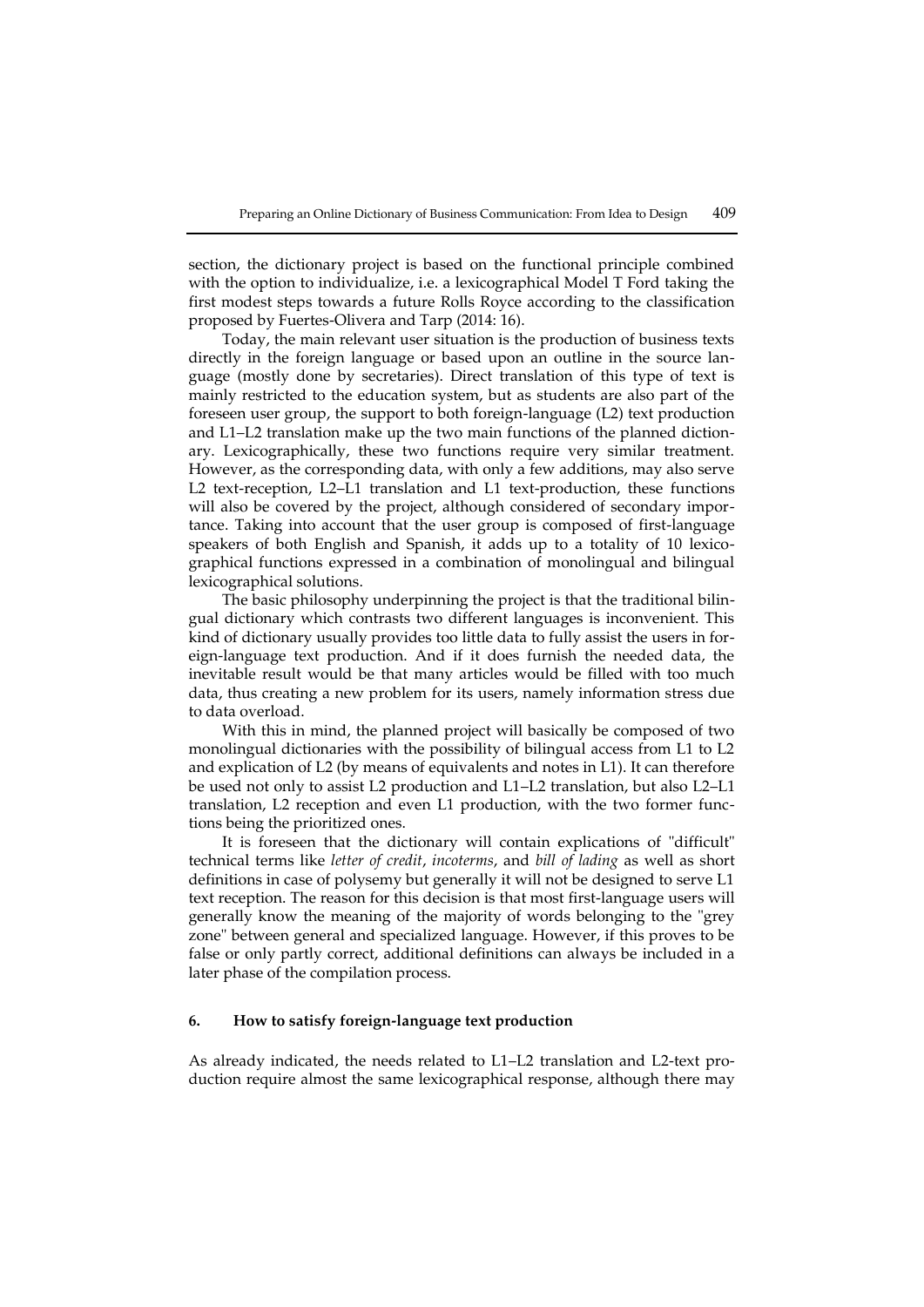be some minor differences as the latter, in contrast to the former, is not sourcelanguage dependent and, hence, is subjected to more linguistic variation, cf. Tarp (2004). In the following, the two user situations will be treated as one, exemplified with the problems and needs related to L2 production. In this respect, a person writing a business text in a foreign language may experience three types of problems eventually giving rise to a dictionary consultation:

- 1. The person does not know the word to be used in L2.
- 2. The person knows a L2 word but is not sure whether it can be used with the specific meaning and in the specific context.
- 3. The person knows the word but has doubts about orthography, gender, inflection, syntactic properties, collocations, synonyms, antonyms, fixed expressions, etc.

Any first-language speaker of L1 may experience problems related to one of the three scenarios described, but the person with the highest L2 proficiency level is most likely to have problems of type 3 whereas learners at beginners' level most often will face problems of type 1, etc. The three types of problem require three different lexicographical solutions:

Problem 1: An **L1-L2 solution** offering L2 equivalents and meaning discrimination.

Problem 2: An **L2 solution** with meaning explications which could be even more advantageous to the user if they were given by means of L1 equivalents, i.e. a **L2-L1 solution.**

Problem 3: An **L2 solution** including data on orthography, gender, inflection, syntactic properties, collocations, synonyms, antonyms, fixed expressions, etc.

The user with problems of type 3 may be completely satisfied with the proposed solution. The users with problems of type 1 and 2, however, may experience additional needs once they have chosen or confirmed the word to be used, as they may have doubts about gender, inflection, syntactic properties, collocations, synonyms, antonyms, fixed expressions, etc. Such needs can best be solved by:

— A **L2–L1 solution** including data on gender, inflection, syntactic properties, collocations, synonyms, antonyms, fixed expressions, etc.

The reason why an L2–L1 solution with this content would be the best additional solution here is that L1 data, apart from meaning explication, will make it easier for users with low and intermediate L2-proficiency level to navigate in the displayed article and choose the relevant collocations or opt for the most convenient syntactic combinations, among others. In addition, although a user with high proficiency level may be perfectly satisfied with the L2 solution pre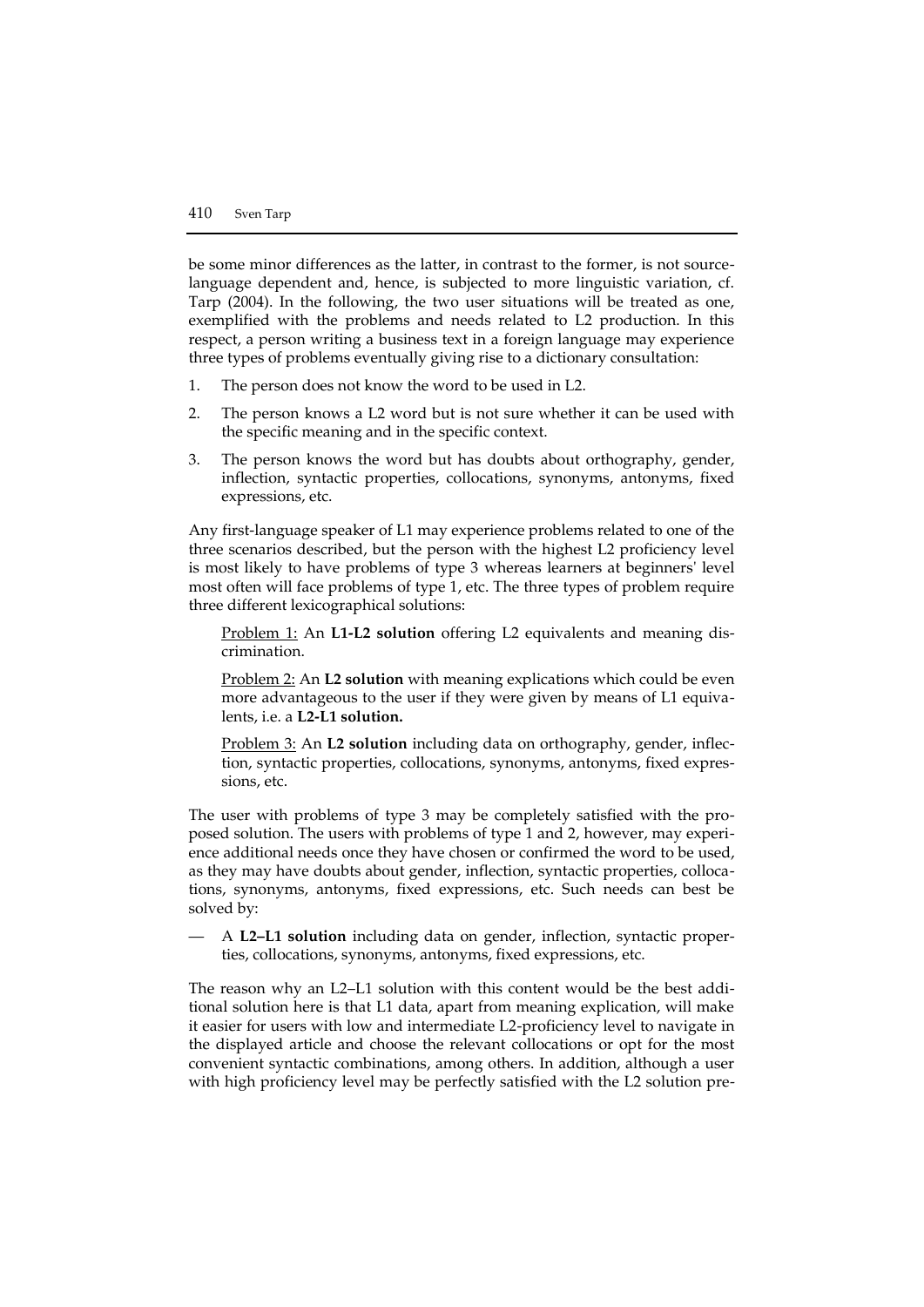sented above, an alternative L2-L1 solution as the one proposed as additional to the other user categories would not be bad either (except in case of data overload). For the convenience of this user type, a special button to hide (and unfold) the L1 data could easily be included in the user interface. The article appearing when hiding the L1 data would then be the same as the one a firstlanguage speaker of L2 would get when looking for assistance in text production in this language.

Consequently, the overall concept will, in accordance with the underlying philosophy, consist of two monolingual dictionaries in English and Spanish, each of them with a bilingual dimension expressed in the possibility of access from L1 to L2 and explication of some L2 items in L1. In this way, the project will with elegance and flexibility serve both Spanish and English first-language users of various proficiency levels, not only when they need help in connection with L1–L2 translation and L2 production, but also in relation to L2 reception, L2–L1 translation and L1 production.

# **7. Lexicographical database**

Once the situations to be covered by the planned business dictionary had been established, the next step was to determine the possible types of need which the foreseen user group may experience in these situations. There are various methods to perform this task, cf. Fuertes-Olivera and Tarp (2014: 53-57). In this project, the method chosen was the functional one, i.e. deduction based on the lexicographer's own experience and knowledge of the subject field and the envisaged users' problems when working with foreign-language business texts, cf. Tarp (2013: 148-149). Deduction should not be confused with introspection as it requires a combination of lexicographical expertise and real subject-field knowledge based upon academic studies and research. In this particular case it includes knowledge obtained from teaching business communication and marking thousands of tasks and exercises in searching information as well as subsequent discussions with the students.

The result of the deduction process was a detailed list of user needs related to the different situations covered by the dictionary. Taking this list as the point of departure, it was relatively easy to establish which data categories and which relations between them would be required to cover the detected needs, a precondition for preparing the lexicographical database to be employed in the project.

Each dictionary project has its own personality and it is therefore recommendable to design a lexicographical database from scratch for each new project. The pre-fabricated dictionary writing systems available on the market are, as a rule, too inflexible to be used in projects like the one described here. It is especially important that the corresponding user interface employed by the lexicographers to compile the dictionary is correctly understood, i.e. as a means of production. This requires, among other things, 1) that it guarantees high produc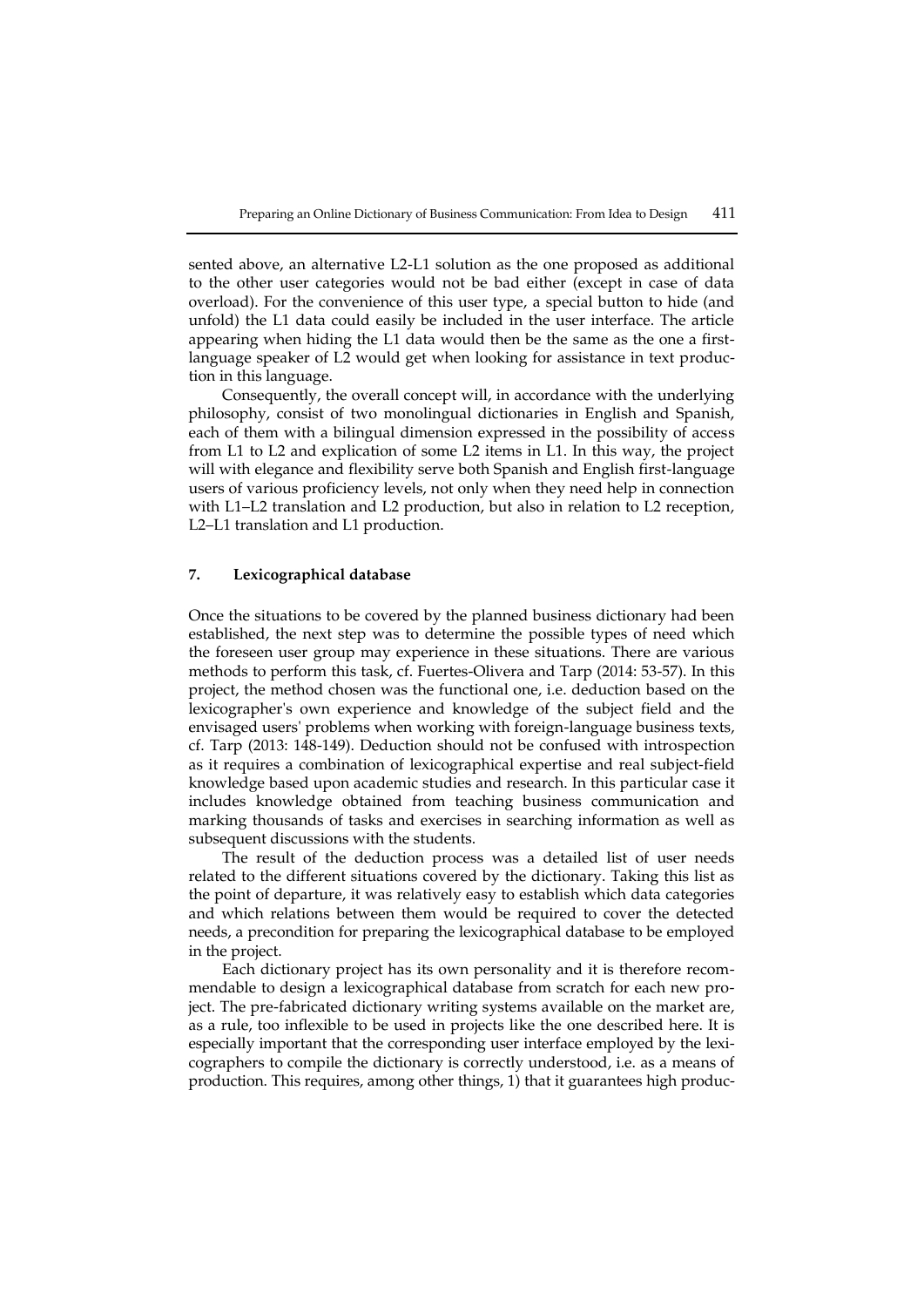tivity and high quality (allowing the preparation of as many correct data as possible in the shortest possible time) and 2) that it, in order to achieve these goals, is as comfortable and easy as possible for the lexicographer to work with, cf. Tarp (2015b).

Apart from this, the overall requirement from the database is, on the one hand, that it (and the dictionary as such, understood as the totality of data that may be displayed in the totality of hypothetic consultations) should include *as much data as possible* relevant to the topic as well as to the detected user needs; and on the other hand, that the individual articles to be displayed on the screen should contain *as little data as possible* in order to avoid information overload, i.e. just as much data as required to satisfy the user's needs in each case, no more no less.

In order to achieve this, the classical method of analysis and synthesis was used. By means of this method, the data categories to be covered were first separated into their smallest relevant parts (i.e. those data items which eventually may be displayed separately on the screen) and then combined in order to establish their relevant mutual relations. All this had then to be communicated to the programmer of the lexicographical database (and of the lexicographers' interface). As this communication takes places between specialists from two different disciplines with different terminologies, it entails a lot of possible misunderstandings and may take unnecessarily long if a common language is not found. In this respect, the main terminology used was *data fields* and their mutual *relations*, i.e. the structures to be represented in the lexicographical database, cf. Bergenholtz and Nielsen (2013) and Tarp (2015b). No specific terms for the corresponding structures were ever used.

In this particular case, the communication was both oral and written using a diagram as the one reproduced below:

- 1. English lemma
	- 1.1. Homonymy number
	- 1.2. Polysemy number
	- 1.3. UK/US
	- 1.4. Full form
		- 1.4.1. Full form note in English
		- 1.4.2. Full form note in Spanish
	- 1.5. Abbreviation
		- 1.5.1. Abbreviation note in English
		- 1.5.2. Abbreviation note in Spanish
	- 1.6. English definition
		- 1.6.1. Link to English Internet page
		- 1.6.2. English text to link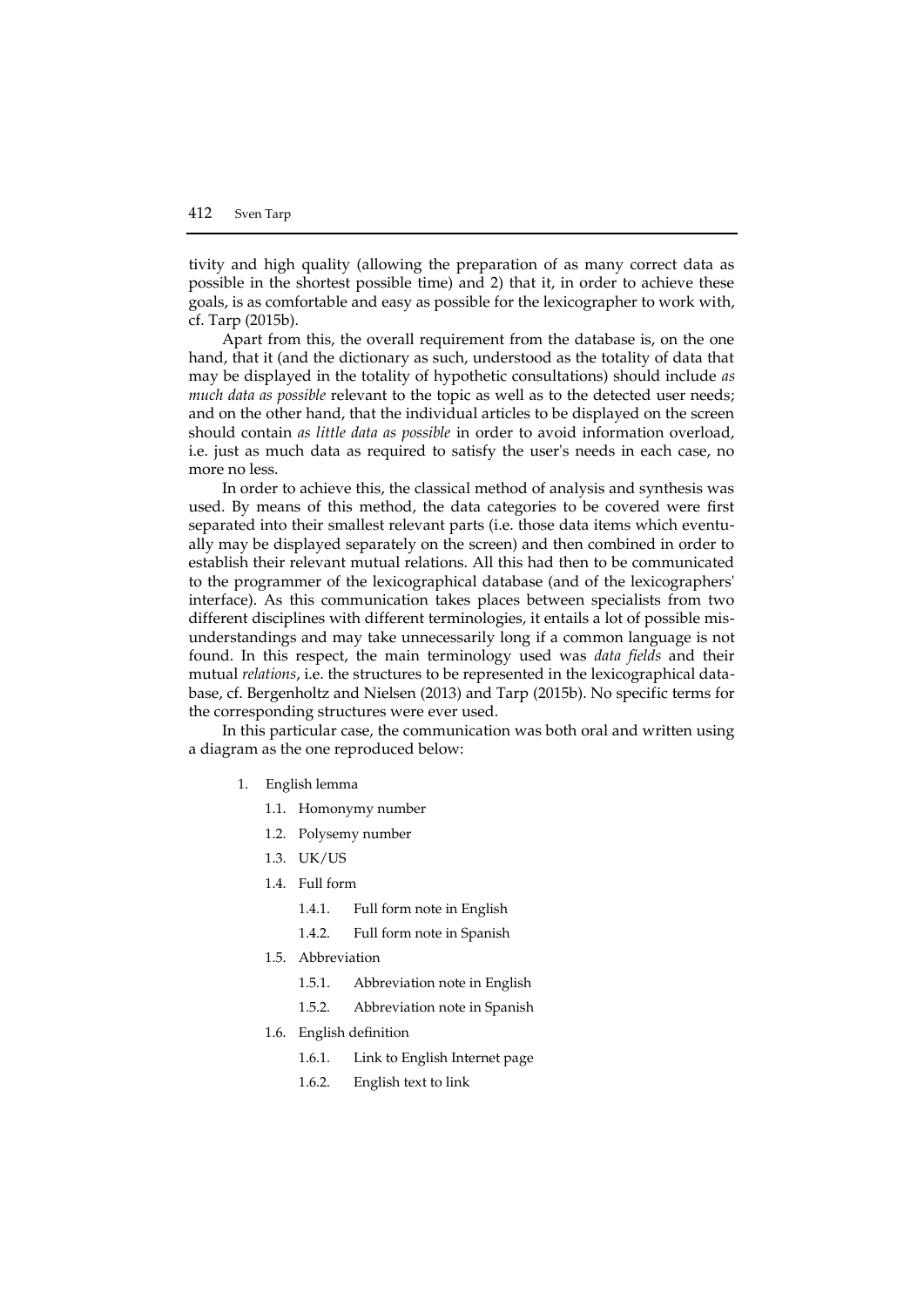- 1.7. Spanish definition
	- 1.7.1. Link to Spanish Internet page
	- 1.7.2. Spanish text to link
- 1.8. Part of speech in English
- 1.9. Part of speech in Spanish
- 1.10. Inflection
- 1.11. Syntactic mini-rule(s)
	- 1.11.1. Example sentence in English
	- 1.11.2. Example sentence translated into Spanish
	- 1.11.3. Mini-rule note in English
	- 1.11.4. Mini-rule note in Spanish
- 1.12. Synonym(s)
	- 1.12.1. UK/US
	- 1.12.2. Synonym note in English
	- 1.12.3. Synonym note in Spanish
- 1.13. Antonym(s)
	- 1.13.1. UK/US
	- 1.13.2. Antonym note in English
	- 1.13.3. Antonym note in Spanish
- 1.14. Spanish equivalent(s)
	- 1.14.1. Equivalent note in English
	- 1.14.2. Equivalent note in Spanish
- 1.15. Collocation(s)
	- 1.15.1. UK/US
	- 1.15.2. Spanish translation
	- 1.15.3. Collocation note in English
	- 1.15.4. Collocation note in Spanish
- 1.16. Fixed expression(s)
	- 1.16.1. UK/US
	- 1.16.2. Spanish translation
	- 1.16.3. Fixed expression note in English
	- 1.16.4. Fixed expression note in Spanish
- 1.17. Memo field
- 1.18. Reserve field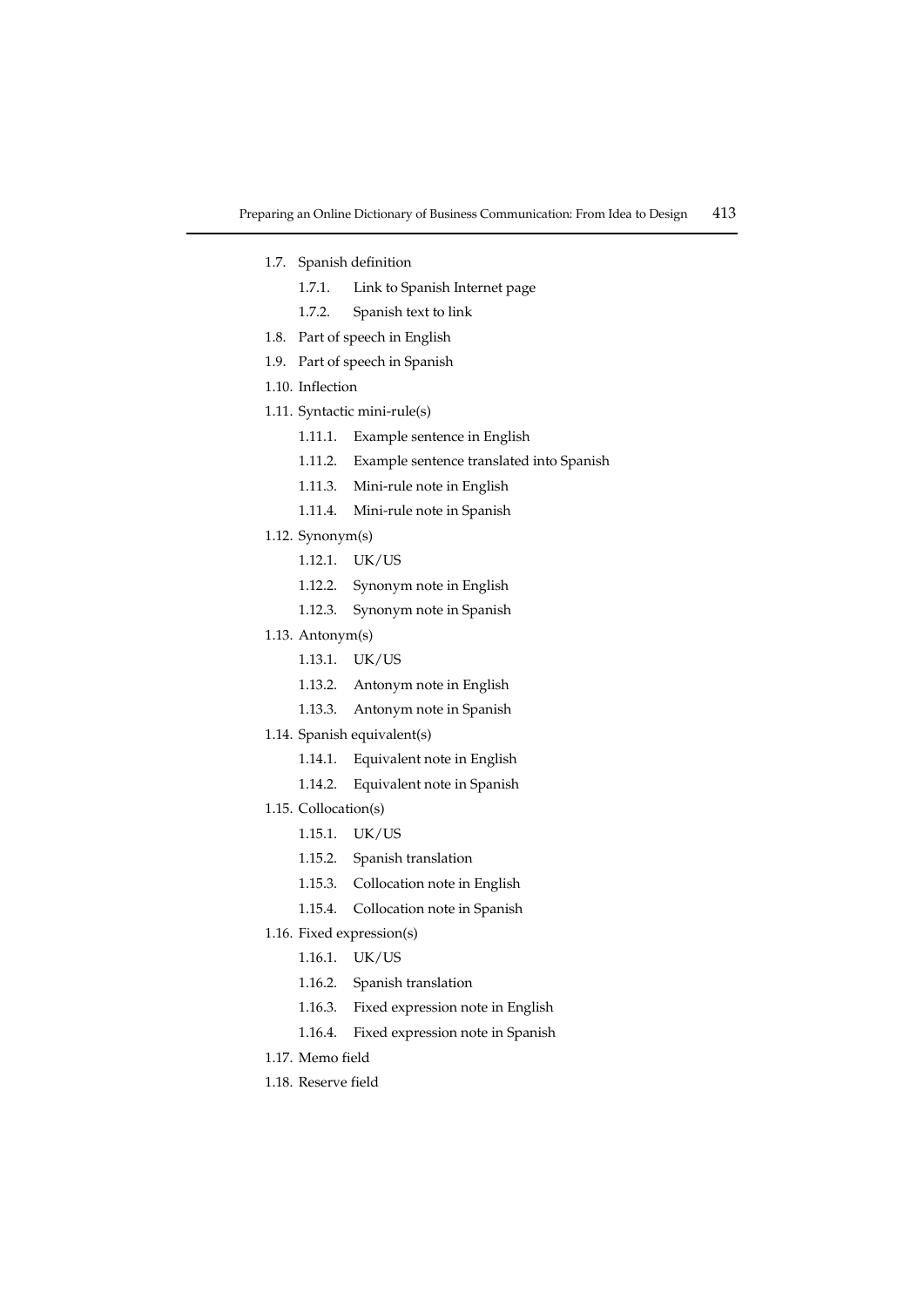- 1.19. Reserve field
- 1.20. Reserve field
- 1.21. Reserve field

**Diagram 1:** Data fields in the English part of Business Dictionary

The diagram presented above was initially given to the programmer in charge of designing the lexicographical database. As can be seen, to support the English part of this dictionary the database requires a total of 50 fields of which 45 are defined data fields, one is a memo field (to be used for notes and internal communication between the lexicographers), and four are maintained as reserve fields (if something new shows up during the compilation process). The Spanish part of the dictionary contains a similar number of fields.

It should, however, be noted that the relations reflected in this diagram represent only a fraction of the many relations relevant to the project. In order to design the database needed to have the final product exactly as required, all relevant relations between the data types had to be described and communicated to the programmer. A diagram reflecting all the relevant data and their mutual relations would be extremely complex and the risk of misunderstanding or missing some of these relations would be considerable. The written diagram was therefore combined with oral explications in a complex interdisciplinary communication.

# **8. Dictionary portal and search options**

The dictionary portal to be accessed via the Internet is, at this point, foreseen to include a traditional search field and eleven search options which can be seen in Figure 5.

A user of the Business Dictionary who has accessed the web-portal shown in Figure 5 will first have to enter a word (or string) in the search field and then chose one of the eleven search options (buttons). A click on the first of these buttons (the one next to the search field) initiates a general search in the database, whereas a click on any of the other ten buttons starts specific searches in a pre-selected number of database fields, thereby filtering the data to be displayed. Although these ten specialized buttons, by first glance, may seem to represent each of the ten functions covered by the dictionary, this is actually not the case as it will be argued in the following.

The first thing to be noted in the dictionary portal shown in Figure 5 is that users can carry out specific searches based upon their first language. This possibility provides a first important adaptation to each of the different characteristics of the heterogeneous user group described above. After deciding the preferred language (and without performing any action), the users can choose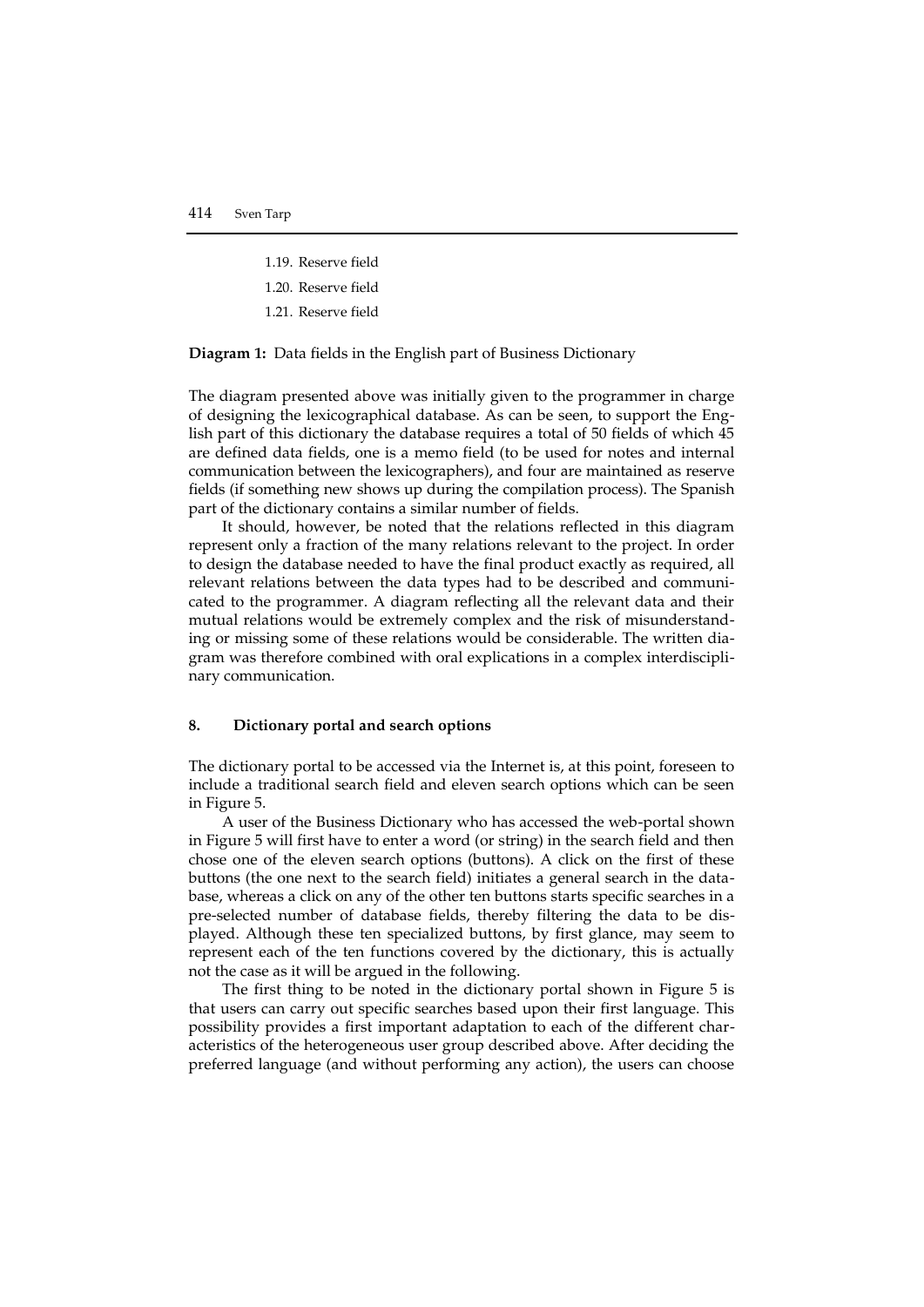between five search options in accordance with the activity giving rise to the consultation.

## **Business Dictionary**

## - Diccionario de Comunicación Empresarial

|                  | Enter a Word                                                                                                                                                                       | <b>SEARCH</b> |
|------------------|------------------------------------------------------------------------------------------------------------------------------------------------------------------------------------|---------------|
|                  | Haga clic en su problema para ser mejor atendido<br>Mi lengua materna es español y necesito ayuda para                                                                             |               |
| u<br>◻<br>◻<br>о | escribir un texto en inglés<br>traducir un texto del español al inglés<br>comprender un texto en inglés<br>traducir un texto del inglés al español<br>escribir un texto en español |               |
|                  | Click on your problem in order to get better assistance<br>My first language is English and I need assistance                                                                      |               |
| ப<br>o<br>□      | to write a Spanish text<br>to translate from English into Spanish<br>to understand a Spanish text<br>to translate from Spanish into English<br>to write an English text            |               |

#### **Figure 5:** Planned dictionary web-portal

If English first-language speakers, for instance, enter a Spanish word in the search field and click on the first option, i.e. *to write a Spanish text,* then a Spanish article with English equivalents and notes will appear on the screen (with the aforementioned possibility of hiding the English items changing it into purely monolingual). By contrast, if the same users write an English word in the search field and activate the second option, i.e. *to translate from English into Spanish*, they will be directed to an "in-between" article with no other data than Spanish equivalents, meaning discrimination, and part of speech. Here, they can decide to stop the consultation if an equivalent is all they need or, if they also require additional information, they can click on the preferred equivalent and continue to a Spanish article identical to the aforementioned one in order to get data on gender, inflection, syntactic properties, collocations, synonyms, antonyms and fixed expressions (see the corresponding argumentation in Section 6).

However, a little "trick" will be incorporated in the search buttons. If the users, instead of a Spanish word, enter an English word and activate the first option — or a Spanish word (instead of an English one) and click on the second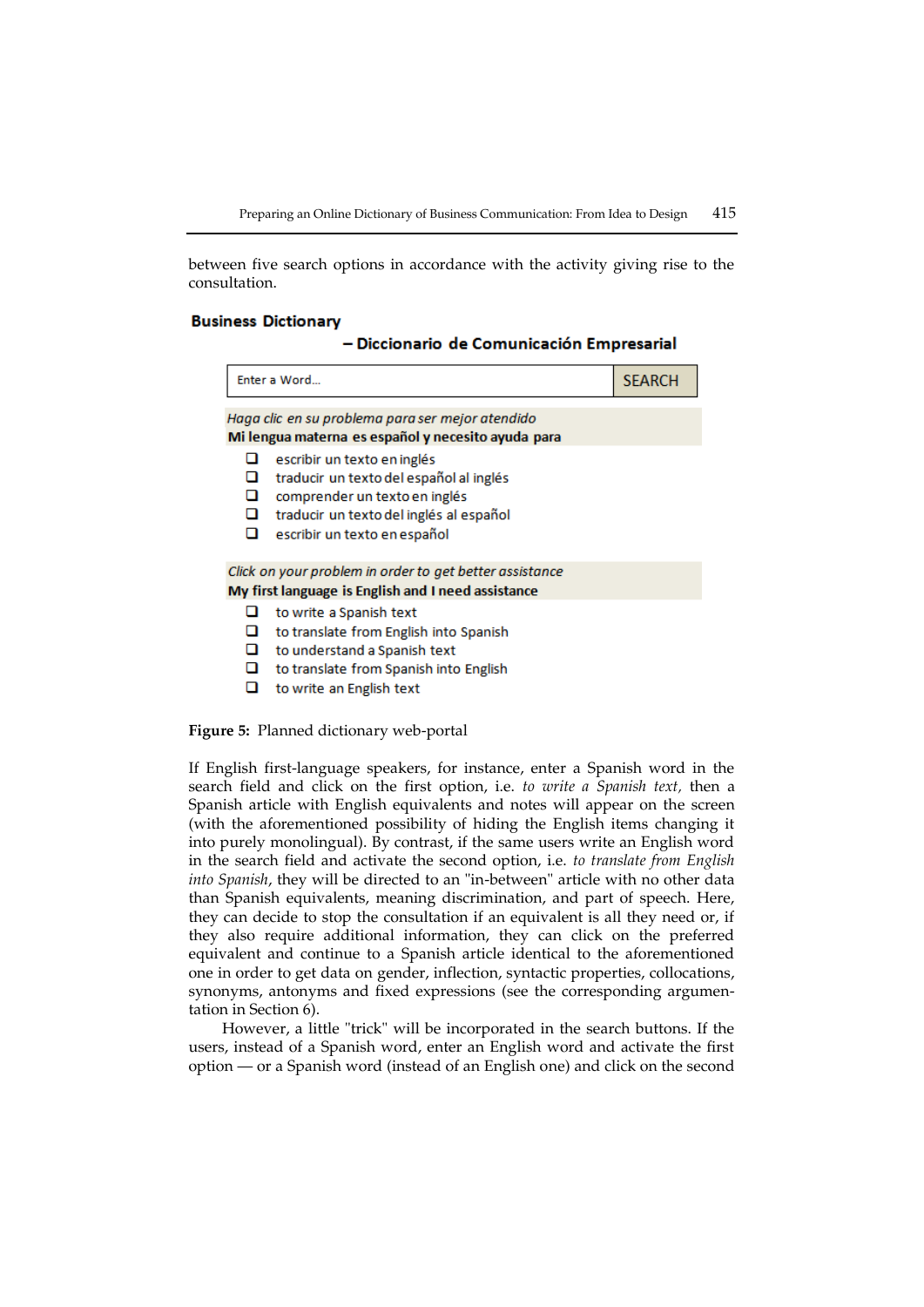option — then the immediate search results would be reversed. The idea behind this little "trick" is that the dictionary should be as easy as possible to operate without reading any lexicographical instructions. Hence, if English first-language speakers were experiencing a problem when writing a Spanish text, and if this problem consisted in that they did not know the Spanish word to use in a specific context, then they may — just may — enter a known English word in the search field and click on "to write a Spanish text" because this activity is actually the one they are engaged in. A similar thing could happen if they were translating an English text into Spanish. In order to reduce the number of frustrated or superfluous consultations, the system (dictionary) simply takes such situations into consideration and performs "intelligent searches" based on the language to which the search word belongs. The guiding principle is that the users, as a rule, should not perform more than two actions (entering a search string and clicking on a specific option) before getting quick and easy access to the data required in each case — and one more action (a click) if they need additional data.

The "duality" hidden in the two first search options clearly indicates that these options — although the accompanying text may insinuate it — do not correspond directly to specific functions, but to possible steps required to fully serve the two main and prioritized functions covered by the dictionary, i.e. L2 text production and L1–L2 translation. As to the three other search options in the portal presented in Figure 5, they do correspond directly to the functions with the same name. Clicking on them will lead the users to three different articles. Finally, if they, instead of the specialized search options, choose the general search button placed on the right of the search field, they will get a "traditional" article with unfiltered data, i.e. all the data attached to the word in question, including various homonyms. However, whether or not this general option will be maintained will depend on the users' reaction once the dictionary is available for access via the Internet.

## **9. Two examples of master articles**

Apart from the web-portal, it is foreseen that the completed dictionary project will include eleven other user interfaces, ten for each of the search options discussed in the previous section and one to be used in the case of homonymy. Each of these eleven interfaces will represent a master article containing fields for all the data categories to be presented in each case. In this section we will briefly discuss the two master articles directly related to the prioritized functions of the dictionary.

The following master article is the one planned to serve an English user consulting the dictionary in order to get assistance when having problems in the production of Spanish business texts: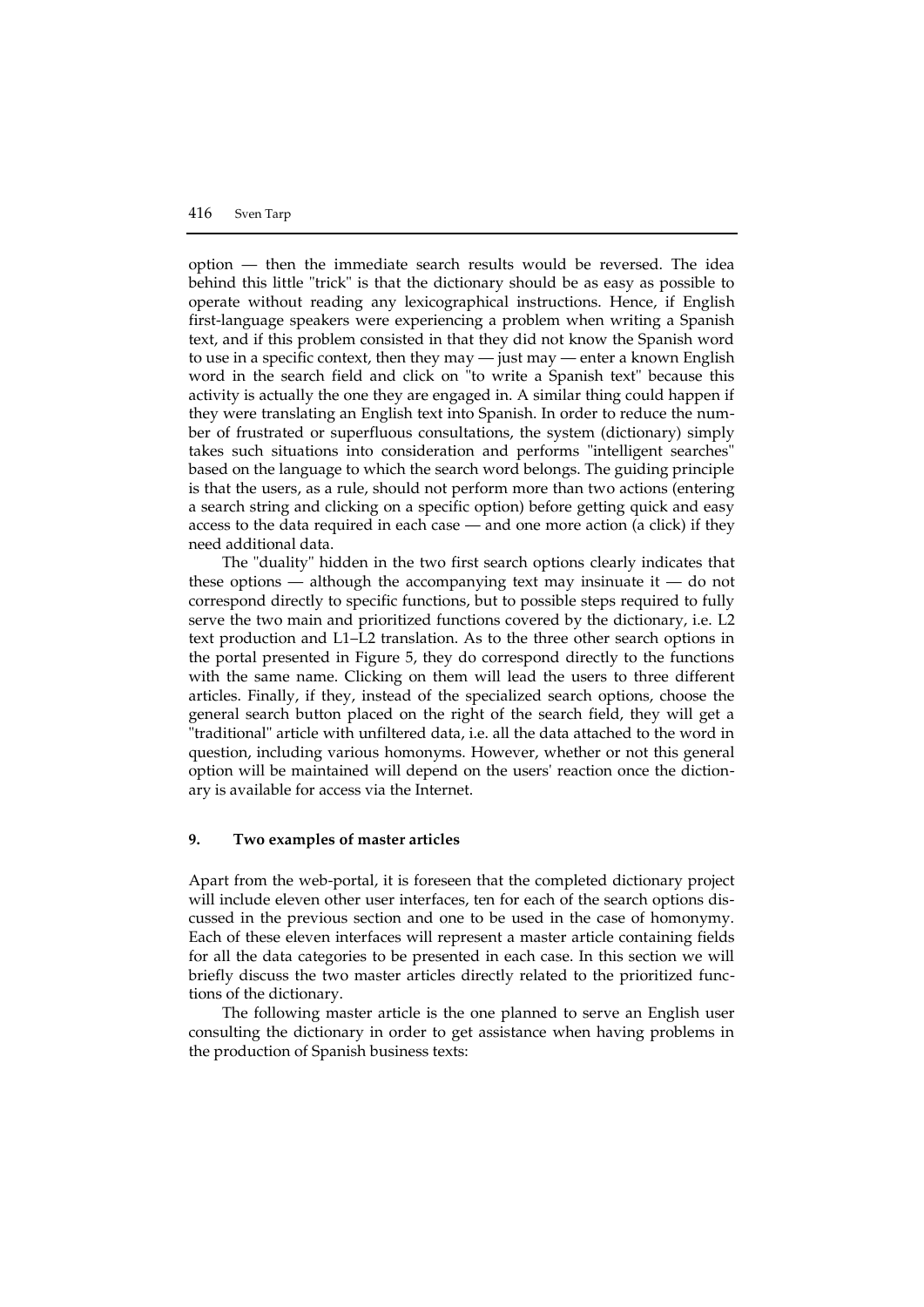**Spanish lemma** homonymy number *part of speech in English* <Inflection> **polysemy number**

DEFINITION

 English definition hyperlink to external source English text to hyperlink

ABBREVIATED FORM

 abbreviation (abbreviation note in English)

FULL FORM

- full form
	- (full form note in English)

EQUIVALENTS

(equivalent note in English) **English equivalent(s)** (UK/US)

SYNTACTIC PROPERTIES

 **mini-rule(s)** example sentence in Spanish example sentence translated into English (mini-rule note in English)

COLLOCATIONS

 **Spanish collocation(s)** English translation (collocation note in English)

FIXED EXPRESSIONS

 **Spanish fixed expression(s)** English translation (fixed expression note in English)

SYNONYMS

Spanish synonym(s)

ANTONYMS

Spanish antonym(s)

**Example 1:** Master article for English user writing a Spanish text

This master article includes all the data categories that an English firstlanguage speaker may need when having problems related to text production directly in Spanish. The items underlined represent hyperlinks 1) referring the users to an external source, 2) directing them to another article in the dictionary, or 3) activating a pop-up window (which is a more convenient way of showing, for instance, the large number of inflected forms of Spanish verbs). The plural forms of some items in Example 1 indicate that there could be more than one item of this data category included in the displayed article. Apart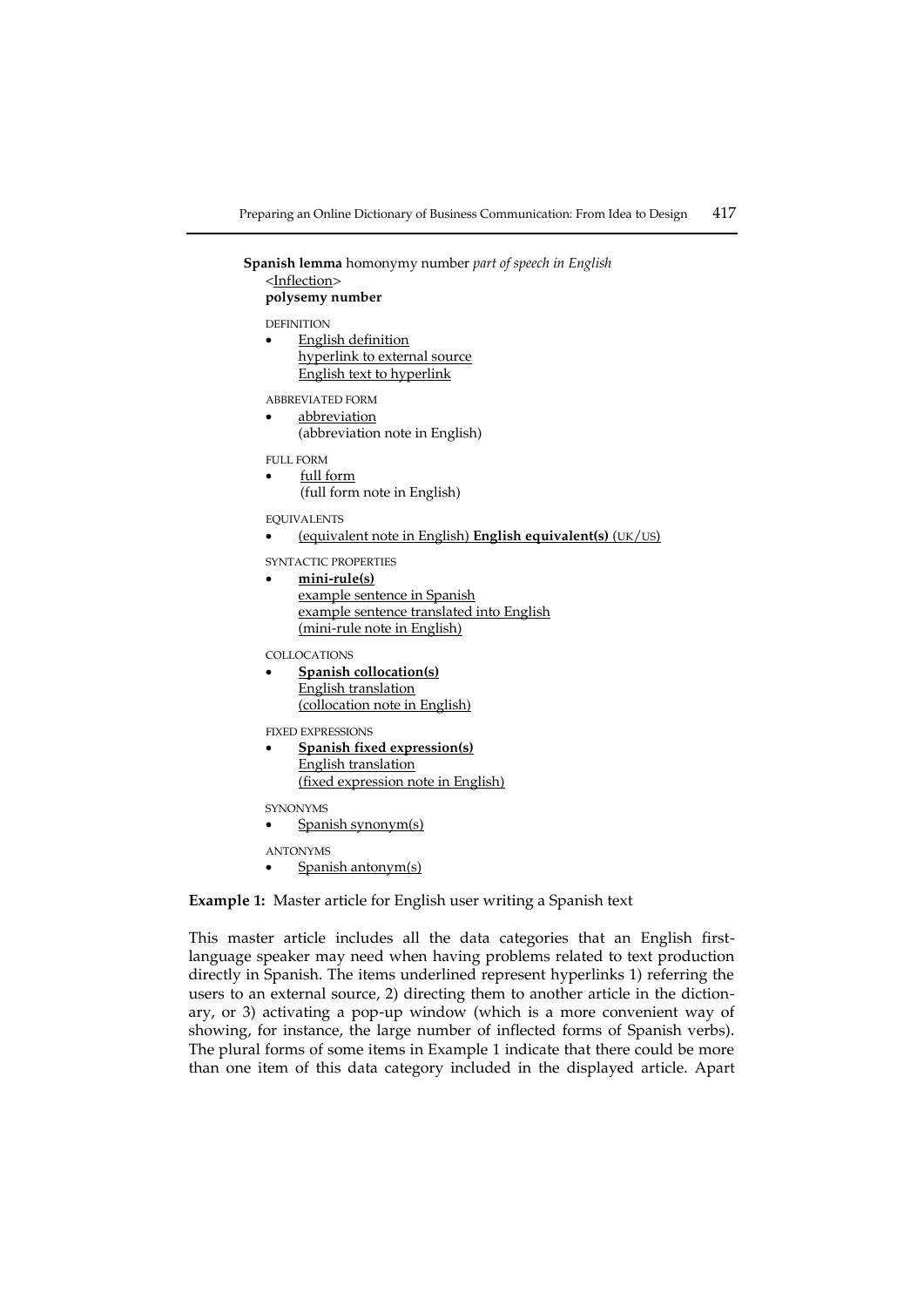from this, one will note that there is an extensive use of metatexts written with small caps (DEFINITION, ABBREVIATED FORM, etc.) which serve as article-internal indicators or headlines separating sections with data of the same category.

The data to be lemmatized will include words, word combinations, terms, abbreviations, acronyms, names of relevant institutions, fixed expressions, and routine formulae. As indicated above, it is envisaged that a number of "difficult terms" will be defined. In some of these cases the definitions will be accompanied by links to relevant external sources. For instance, the users consulting one of the *incoterms* will, apart from a definition, be offered a link to the corresponding webpage of the *International Chamber of Commerce* which is the organization in charge of regulating these terms, and where they can get updated information. Users consulting the term *letter of credit* will be referred to a website of a financial institution where they, apart from additional information, can download a letter-of-credit form to be filled in, and so on.

As it is presented in example 1, the master article prepared for an English first-language speaker writing Spanish business texts may appear relatively overcrowded with data categories. In this respect, it is important to remember that it is a master article, and that the concrete articles displayed on the screen in all cases will include less data categories. As already explained above, definitions are only foreseen in relatively few articles (apart from cases of polysemy). In addition, external links, abbreviations, full forms and fixed expressions will also be irrelevant in most cases. The data on abbreviation and full form will be mutually exclusive, etc. Hence, if the English users referred to in Example 1 choose to hide the Spanish items, the most typical data categories to appear on the screen in this case would be the ones shown in Example 2:

> **Spanish lemma** *part of speech in English* <Inflection> **polysemy number** definition SYNTACTIC PROPERTIES **mini-rule(s)** example sentence in Spanish (mini-rule note in Spanish) COLLOCATIONS **Spanish collocation(s)** (collocation note in Spanish) SYNONYMS Spanish synonym(s) ANTONYMS

> > Spanish antonym(s)

**Example 2:** Typical article for English user writing a Spanish text

If the English users instead write an English word in the search field and click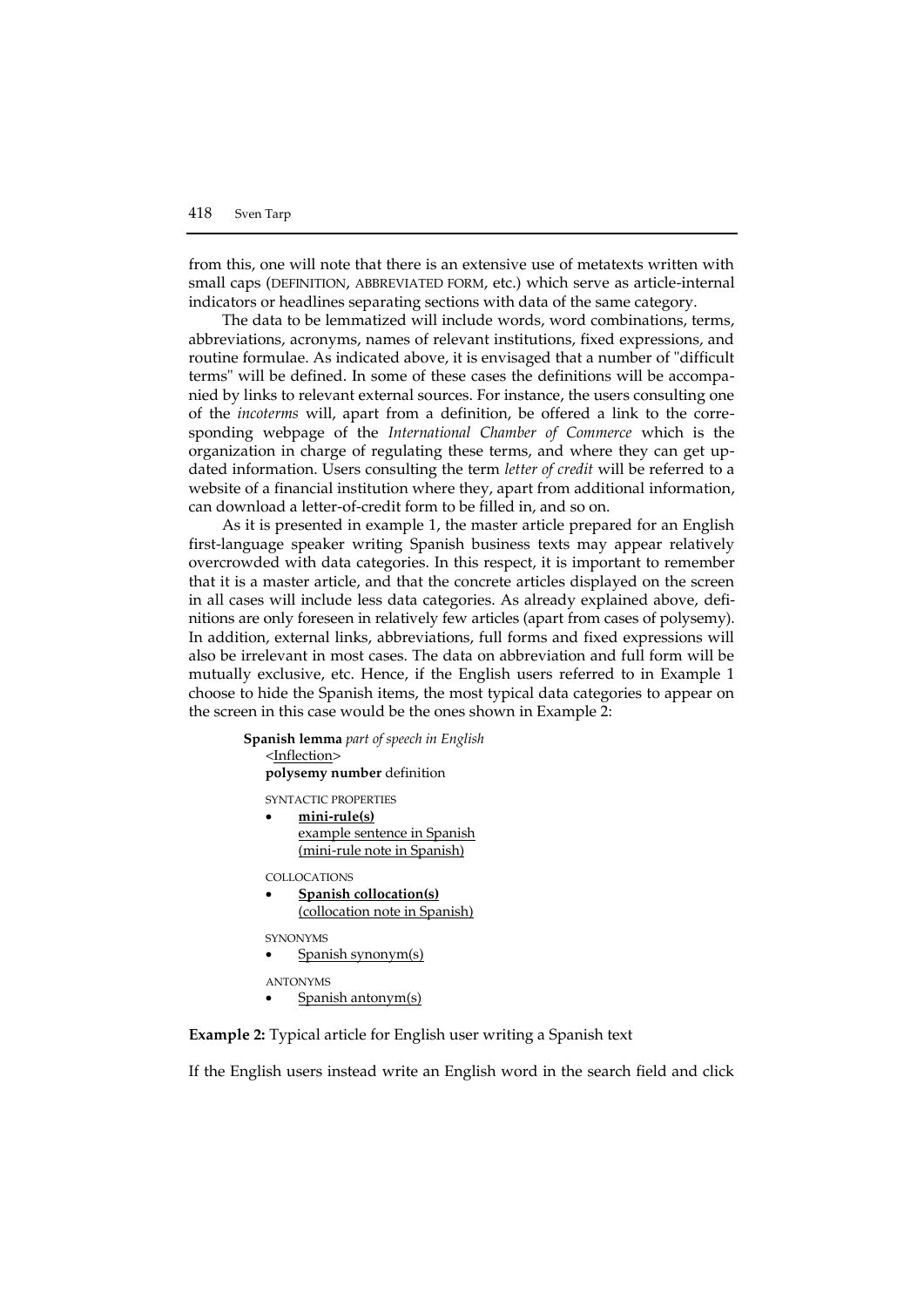on the button *to translate from English into Spanish*, an article based upon the following master article will be displayed:

> *English search word(s)* (meaning discrimination) **Spanish equivalent** PART OF SPEECH (meaning discrimination) **Spanish equivalent** PART OF SPEECH (meaning discrimination) **Spanish equivalent** PART OF SPEECH (meaning discrimination) **Spanish equivalent** PART OF SPEECH etc. ...

**Example 3:** Master article for an English user translating an English text into Spanish

As discussed in Section 6, an article of this type may solve the problem for the English first-language users who only need a Spanish equivalent and nothing more. For other users who will need additional data, the article will serve as an "in-between" page, from where a simple click on the preferred equivalent will lead them to an article based on the master article shown in Example 1.

Finally, it should be noted that none of the master articles shown in the above three examples reflects the graphical design of the articles eventually to be presented to the users. No decision has yet been taken in this respect. With a well-prepared database, the use of the available technologies allows almost any design — in this case the one considered most appropriate, taking into account the characteristics of the target users — and it also permits its modification or complete replacement with another design if the first one does not live up to the expectations. This is one of the many advantages brought to lexicography by the introduction of new technologies and media.

# **10. Some techniques to be employed**

It is impossible to treat all features and technicalities related to the project in the framework of this contribution. Here we will limit ourselves to a brief discussion of a few techniques that may be used either to make the displayed articles more readable or to further reduce the amount of data displayed in the first instance in order to avoid information overload and adapt the dictionary to smaller devices like tablets and smartphones. Most of the techniques will be known from already published online dictionaries though they may still not be sufficiently generalized.

One of the many challenges in modern online lexicography is to handle the contradiction between the almost unlimited freedom from space restraints in the database and the undeniable space restraints at the level of the screenshots, i.e. a contradiction very similar to the one between storage space and presentation space in the terminology proposed by Lew 2012). This contradic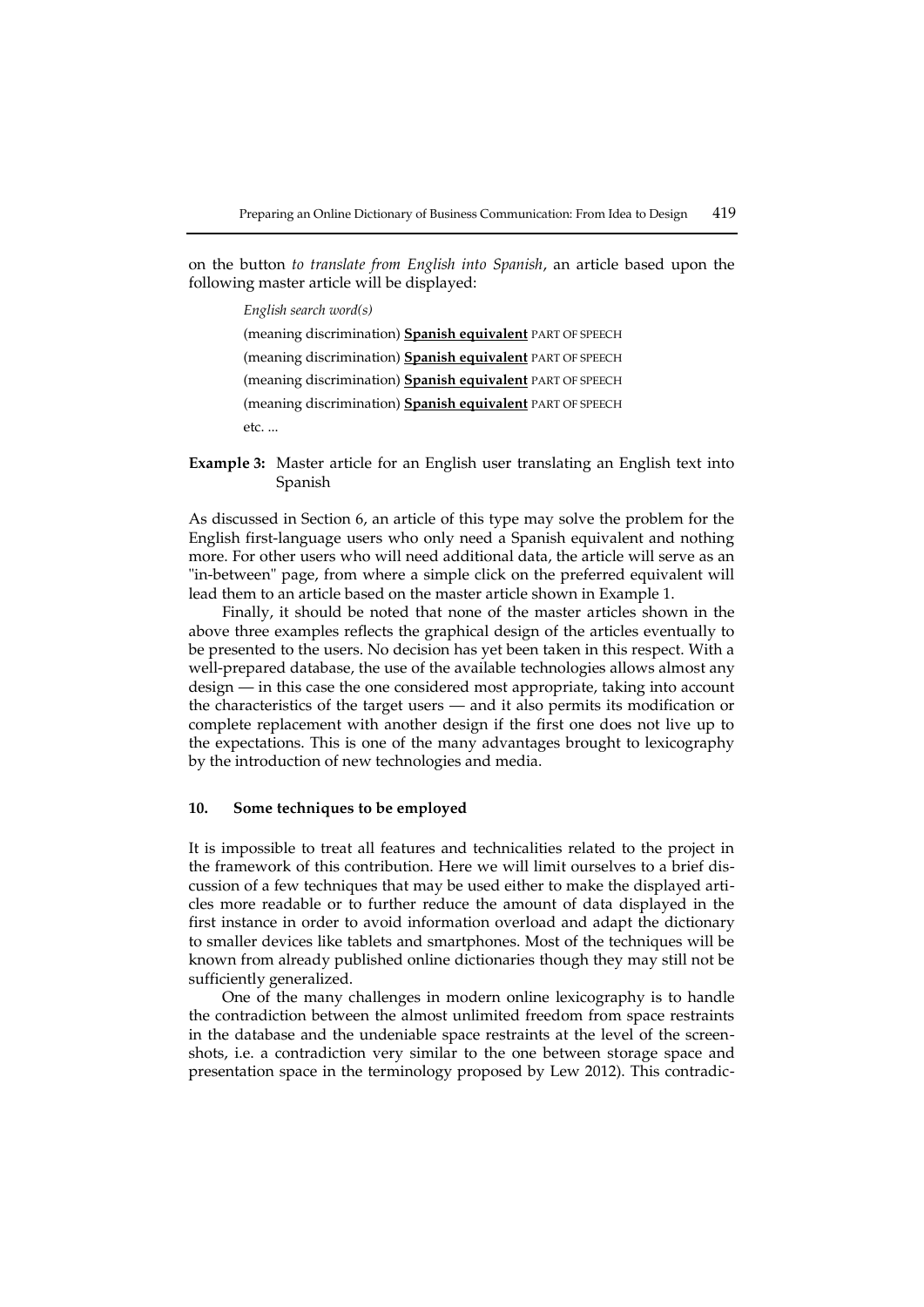tion is also present in the planned dictionary project which applies techniques that, one the one hand, are more space-consuming, and on the other, reduce the total amount of data on the screen, i.e. only the data displayed on the screen at a given moment but of course not all the data needed by the users in each consultation.

Among the space-consuming techniques are 1) less compact article formats with different data placed in separate lines, 2) abolition of metalexicographical abbreviations and their replacement with full forms, and 3) use of metatexts to introduce sections with specific data categories. These techniques are employed in order to improve readability and are therefore justified in spite of being more space-consuming.

Among the data-reducing techniques are 1) data filtering based on identification of the user's first language and the type of activity where the need occurs, 2) use of hidden data to be unfolded when required, and 3) use of popup windows to present additional data. These techniques are applied in order not to burden the users with too many data which, if presented simultaneously on the screen, may increase the consultation time as well as the risk that the users retrieve incorrect information or eventually abort the consultations.

The challenge is to balance the two types of technique for the benefit of the users. This implies that all lexicographical data required by the latter in the first instance should be included in the screenshot without the need to scroll down or sweep the screen to the right or left in order to find out whether or not the required data can be found there. Of course, as data underload can never the alternative, this may frequently imply that the users have to perform an extra action in order to access the data needed to get the right information, but it should be absolutely clear from the data presented in the first screenshot that the needed data are included in the dictionary and can be accessed by clicking or moving the mouse over a specific item, or even by scrolling down or sweeping the screen (in this case with the knowledge that the data are there). This principle is especially relevant in dictionaries for communicative purposes which are usually consulted by people experiencing problems while doing something else and therefore demand a quick answer in order to continue with their main activity, e.g. foreign-language text production.

Data-reducing techniques are important in all types of online dictionary used on all types of screen but they are especially relevant when the dictionaries are accessed from devices with small screens. In such devices there are two ways to avoid scrolling down or sweeping the screen, namely to make the letter types smaller or to reduce the amount of displayed data. The first of these solutions cannot be recommended as "it is quite convenient to see a lengthy entry on a computer screen, but it is not convenient to see it in a smartphone screen" (Kwary 2015: 203-204). The Business Dictionary therefore opts for the second solution which is achieved by a flexible combination of data-reducing and space-consuming techniques, i.e. hidden data combined with metatexts: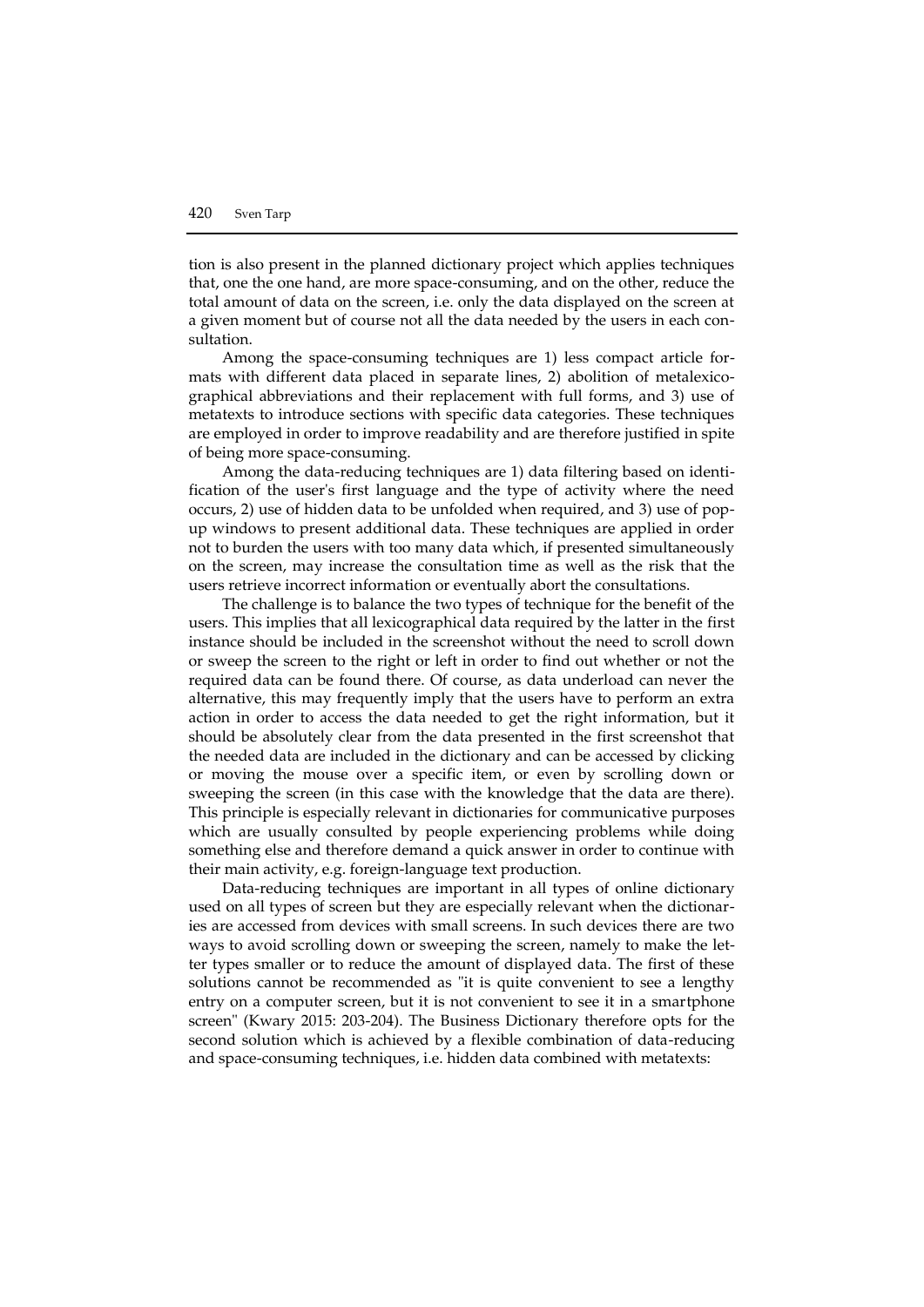#### **Spanish lemma**

INFLECTION **DEFINITION** ABBREVIATED FORM FULL FORM EQUIVALENTS SYNTACTIC PROPERTIES COLLOCATIONS FIXED EXPRESSIONS SYNONYMS ANTONYMS

**Example 4:** Possible first-instance article to appear on smartphone screen

This master article foreseen to be used in smartphones is based on the one presented in Example 1. The metatexts will only be shown when they actually indicate the presence of data that are hidden; in case of zero data they will disappear. The idea is to inform the users where there may be relevant additional data which can be unfolded "on demand" by simply touching the screen over the respective metatexts. This master article still has to be refined and tested, as its convenience or inconvenience in the last instance depend on the users' reaction. But as indicated in the previous section, it can easily be modified or even replaced by another if this appears to be relevant. A special smartphone option for people experiencing problems in oral communication and only offering equivalents is also a possibility that is considered.

Apart from the mentioned space-consuming and data-reducing techniques, a few other techniques with other purposes also deserve to be highlighted here. These include improved search algorithms which, among other things, will allow the users to access words and word combinations that are not lemmatized. It is not envisaged, for instance, that all equivalents (used to explain L2), synonyms and antonyms are treated as lemmata, neither are the collocations, but the users will nevertheless be able to search for them and, thus, get access to useful data. Finally, the use of log files and interactive options is also foreseen in order to get feedback from the users with a view to continuously improving the dictionary both in terms of available lexicographical data and functionality.

# **11. Conclusions**

This paper aims at sharing some reflections and discussing some steps in the process from idea to design of an online dictionary of Spanish and English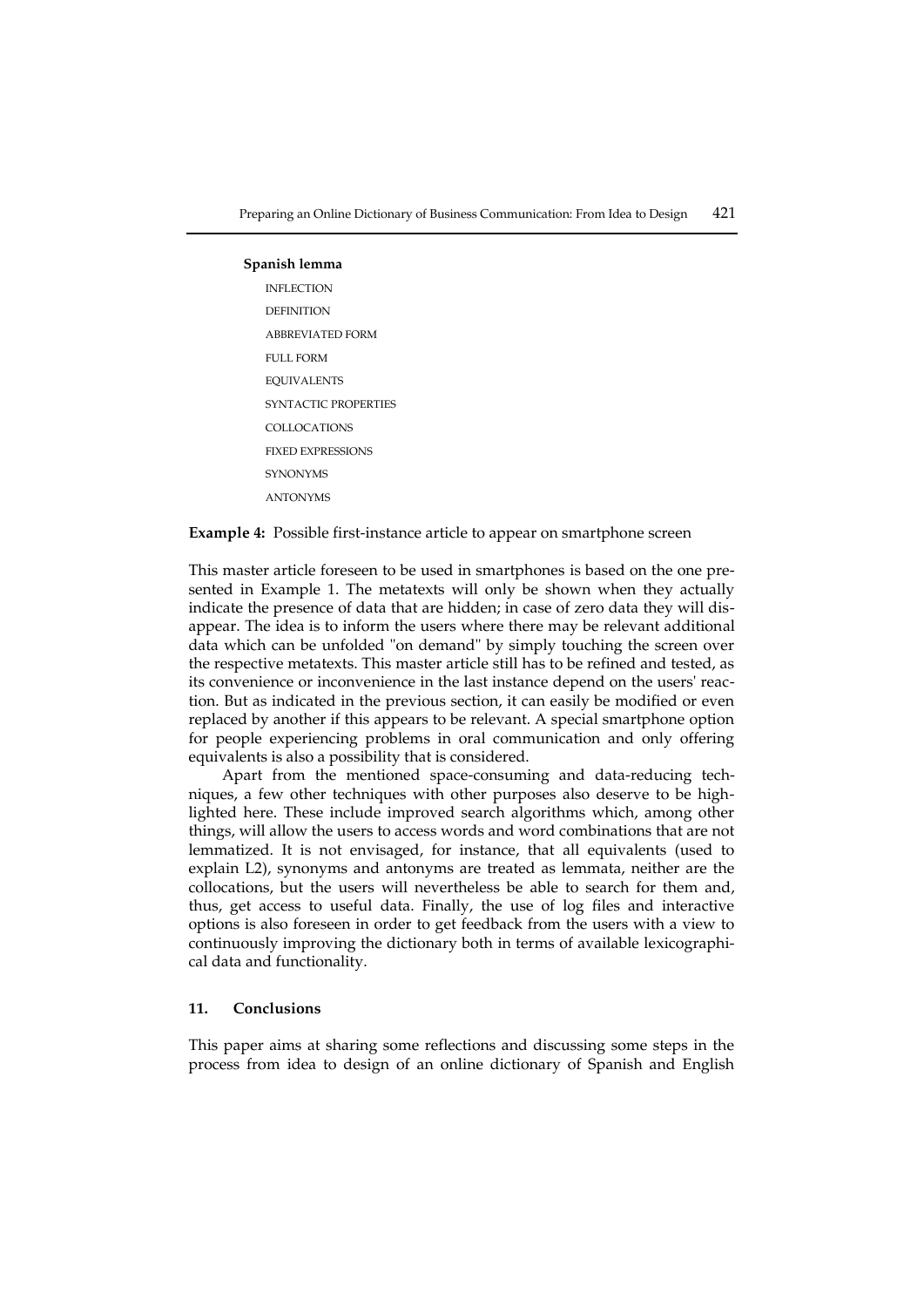business communication. A meticulous, theory-based approach in this preparatory phase is crucial for guaranteeing a successful lexicographical product when it eventually is placed at the disposal of users on the Internet. Major mistakes and shortcomings will necessarily affect the final product as any major reprogramming of the underlying database will delay the project and challenge the project budget once the compilation process has started, and therefore only can be recommended in exceptional cases.

However, a well-considered dictionary design, or concept, is not in itself a guarantee of success. Just as important are meticulous efforts in the remaining phases of the overall dictionary project, cf. Tarp (2014). These phases include choosing the empirical basis and determining the different methods which the lexicographers should employ to select and prepare the data to be incorporated in the database as well as the compilation process itself. The selection of lemmata, equivalents, collocations, etc., will be based on a combination of existing business dictionaries, glossaries published by various relevant institutions, indexes in textbooks, and corpora — an empirical basis recommended by Bergenholtz and Tarp (1995) as the most appropriate to be used in specialized lexicography. By contrast, the definitions will be written based on expert knowledge and sometimes also on the material published by normative bodies such as the International Chamber of Commerce. All this will hopefully be treated in a later contribution if everything goes as planned.

#### **12. References**

#### **12.1 Dictionaries**

**Combley, Roz.** 2011. *Cambridge Business English Dictionary*. Cambridge: Cambridge University Press. **Graham, James and George A.S. Oliver.** 1906. *The Foreign Traders' Dictionary of Terms and Phrases in English, German, French, and Spanish*. London/New York: Macmillan.

- **López, Sinda and Donald Watt.** 2002. *Oxford Business Spanish Dictionary*. *Spanish–English*, *English– Spanish*. Oxford: Oxford University Press.
- **Miles, Andy D.** 2012. *Business English to Spanish Glossary*. [http://www.andymiles.com]
- **Mortimer, Thomas.** 1766. *A New and Complete Dictionary of Trade and Commerce*. London: Printed for the author, and sold by S. Crowder, and J. Coote, and J. Fletcher.
- **Postlethwayt, Malachy.** 1751–1755. *The Universal Dictionary of Trade and Commerce.* London: John and Paul Knapton.
- **Rolt, Richard.** 1756. *A New Dictionary of Trade and Commerce*. London: T. Osborne and J. Shipton.
- **Savary des Bruslons, Jacques.** 1723. *Dictionnaire universel de commerce*. Paris: Chez J. Etienne.
- **Tarp, Sven in cooperation with Birger Andersen, Karin Balsgart and Morten Pilegaard.** 1999. *Dansk–engelsk erhvervsordbog*. Aarhus: Systime.
- **Tarp, Sven in cooperation with Birger Andersen and Karin Balsgart.** 2006. *Engelsk–dansk. Erhvervsordbog*. Copenhagen: Gyldendal.
- **Tarp, Sven in cooperation with Virginia Hvid and Anne Lise Laursen.** 1999. *Dansk–spansk erhvervsordbog.* Aarhus: Systime.